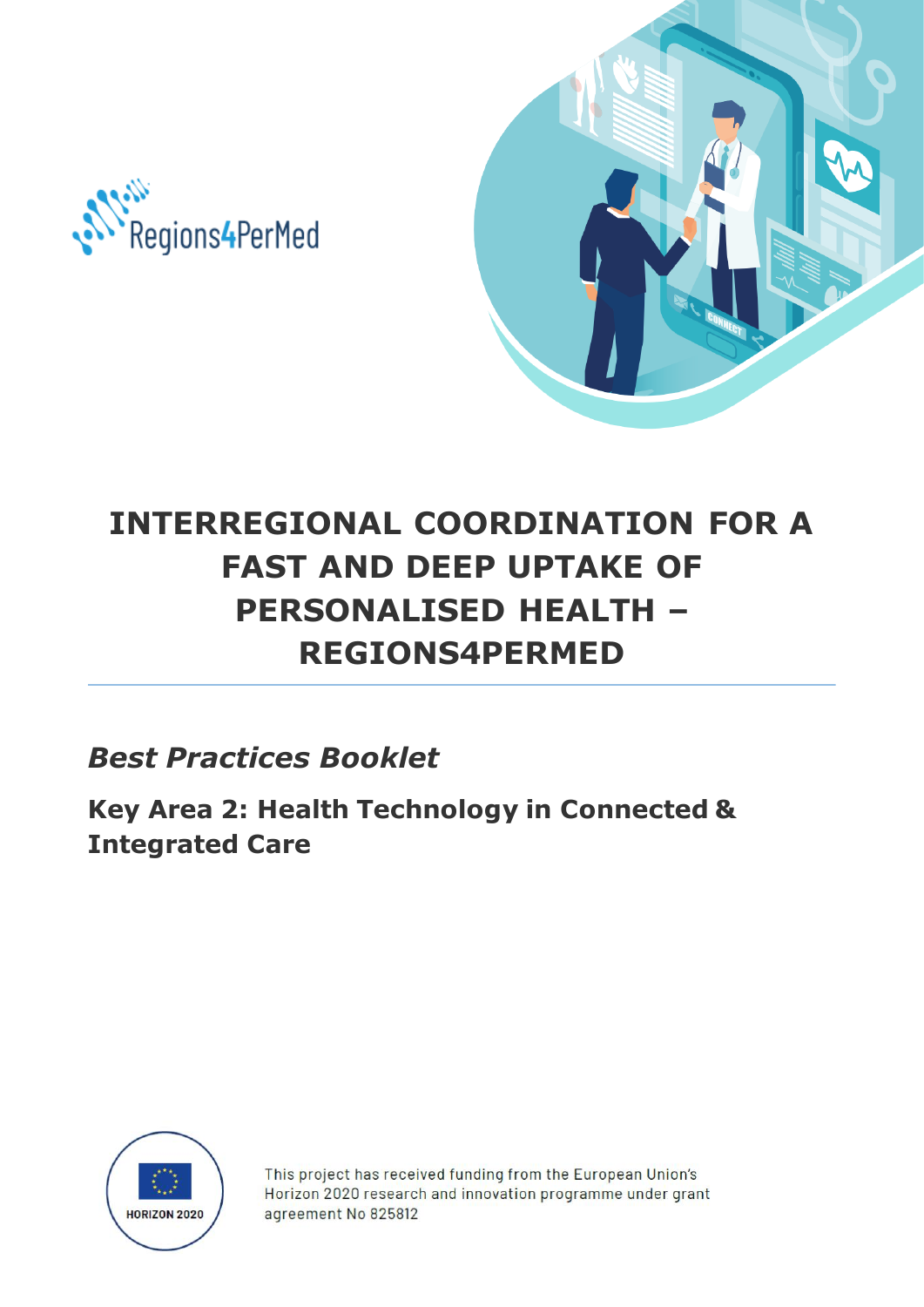

| <b>GRANT AGREEMENT NUMBER</b> | 825812                                                                          |
|-------------------------------|---------------------------------------------------------------------------------|
| <b>PROJECT FULL TITLE</b>     | Interregional coordination for a fast and deep<br>uptake of personalised health |
| PROJECT ACRONYM               | Regions4PerMed                                                                  |
| <b>FUNDING SCHEME</b>         | <b>CSA</b>                                                                      |
| <b>START OF THE PROJECT</b>   | 01/11/2018                                                                      |
| <b>DURATION</b>               | 54 Months                                                                       |
| <b>CALL IDENTIFIER</b>        | H2020-SC1-2018-Single-Stage-RTD                                                 |
| <b>PROJECT WEBSITE</b>        | http://www.regions4permed.eu/                                                   |

## TABLE OF CONTENT

| 13. Open data - access, standard, educatioN, NATIONAL HEALTH FUND  20 |  |
|-----------------------------------------------------------------------|--|









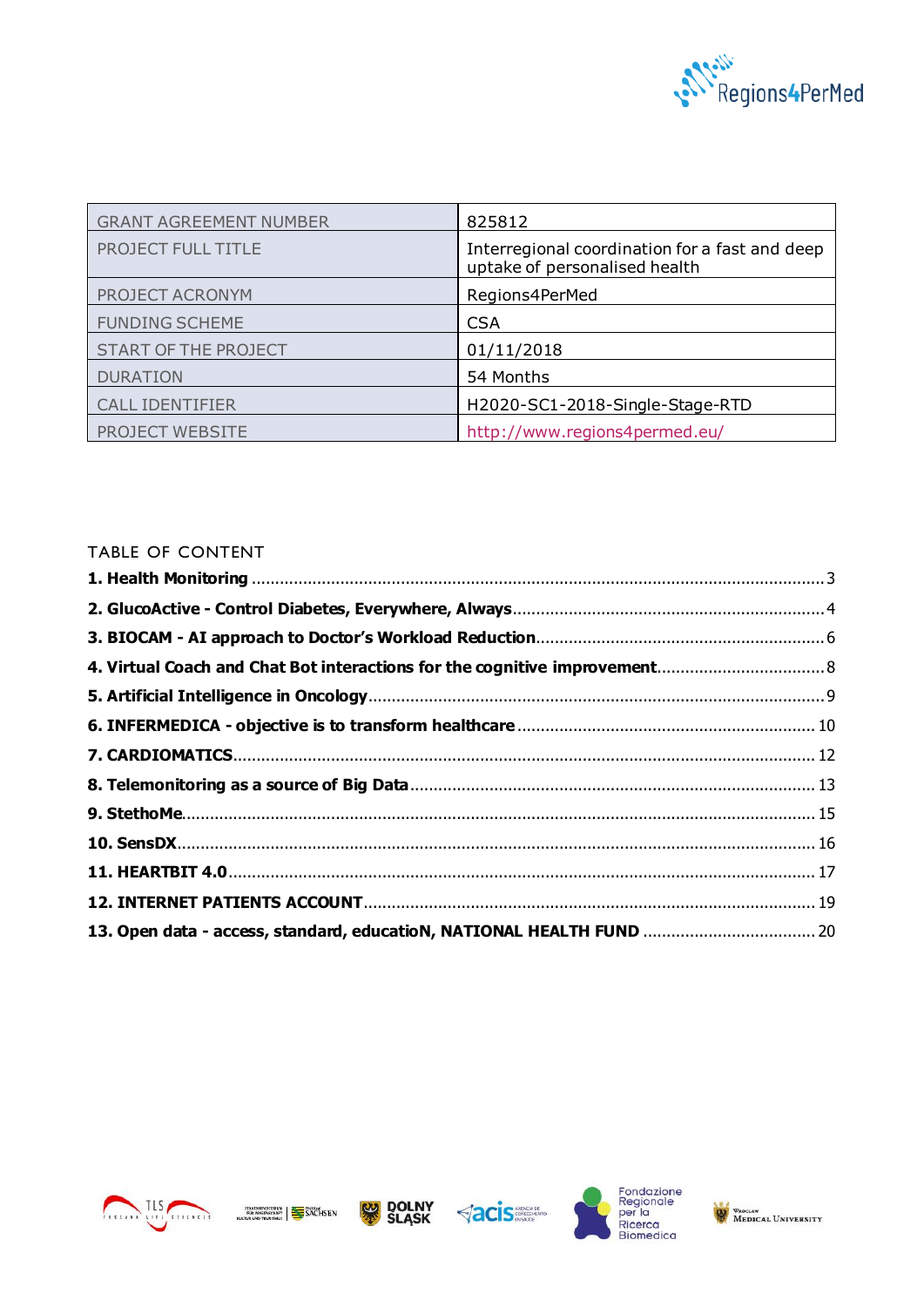## <span id="page-2-0"></span>**1. HEALTH MONITORING**

|                    | Project   Initiative title                       | <b>Health Monitoring</b>                                                                                                                                                                                                                                                                                                                                                                                                                                                                                                                                                                                                                                                              |
|--------------------|--------------------------------------------------|---------------------------------------------------------------------------------------------------------------------------------------------------------------------------------------------------------------------------------------------------------------------------------------------------------------------------------------------------------------------------------------------------------------------------------------------------------------------------------------------------------------------------------------------------------------------------------------------------------------------------------------------------------------------------------------|
| Organisation name  |                                                  | <b>Health Insight Solutions GmbH</b>                                                                                                                                                                                                                                                                                                                                                                                                                                                                                                                                                                                                                                                  |
|                    | Country                                          | Germany                                                                                                                                                                                                                                                                                                                                                                                                                                                                                                                                                                                                                                                                               |
|                    | Region                                           | Bavaria                                                                                                                                                                                                                                                                                                                                                                                                                                                                                                                                                                                                                                                                               |
|                    | Contact person                                   | Dr. Christian Pohl                                                                                                                                                                                                                                                                                                                                                                                                                                                                                                                                                                                                                                                                    |
|                    | Contact email                                    | christian.pohl@health-insight.de                                                                                                                                                                                                                                                                                                                                                                                                                                                                                                                                                                                                                                                      |
|                    | Website:                                         | https://www.health-insight.de/                                                                                                                                                                                                                                                                                                                                                                                                                                                                                                                                                                                                                                                        |
|                    | Keywords:                                        | Monitoring, Data collection, Digitization, Telehealth,                                                                                                                                                                                                                                                                                                                                                                                                                                                                                                                                                                                                                                |
|                    |                                                  | Telemedicine and telemonitoring, Prevention and Intervention,<br>Lifestyle and chronic disease, Selfcare, Integrated care, Big Data<br>analysis, Protection                                                                                                                                                                                                                                                                                                                                                                                                                                                                                                                           |
|                    | Duration:                                        | Not limited                                                                                                                                                                                                                                                                                                                                                                                                                                                                                                                                                                                                                                                                           |
|                    | Area of application                              | Clinical research                                                                                                                                                                                                                                                                                                                                                                                                                                                                                                                                                                                                                                                                     |
|                    | Main challenges tackled                          | Definition of Health Monitoring in comparison to Telemedicine is based on Digital<br>Health Data collection, Patient Health Data Exchange, Health Data Flow, Health<br>Support, Teamwork etc. between health institution on the same or a similar<br>hierarchical level. In Telemonitoring/Health Monitoring regular data collection<br>(e.g. vital signs, questionnaires), data exchange, data analysis and notification<br>across different health levels is focused not only on vital parameters but also on<br>self-estimation and regularity of measurements. Place and time of data collection<br>(e.g. by the patient at home) is separated from data analysis and processing. |
|                    | Objectives                                       | The goal is to bring innovative health solutions to the market despite the lack<br>of clarity of the terminology.                                                                                                                                                                                                                                                                                                                                                                                                                                                                                                                                                                     |
|                    |                                                  | Digitization had a strong emphasis on technical possibilities and less emphasis<br>on changing the care process itself; data input and output mechanisms must<br>be based on existing solutions. It is important to maintain interoperability and<br>cross-sectorality. At the same time, many of such stand-alone solutions work<br>with a tendency to centralize data.                                                                                                                                                                                                                                                                                                              |
| <b>DESCRIPTION</b> | Main<br>concept<br>and<br>methodologies involved | Healthcare information systems are no longer a luxury but a necessity for every<br>pioneering facility in the field of healthcare. The advantages of applying<br>Healthcare Information Systems in medical facilities are numerous starting from                                                                                                                                                                                                                                                                                                                                                                                                                                      |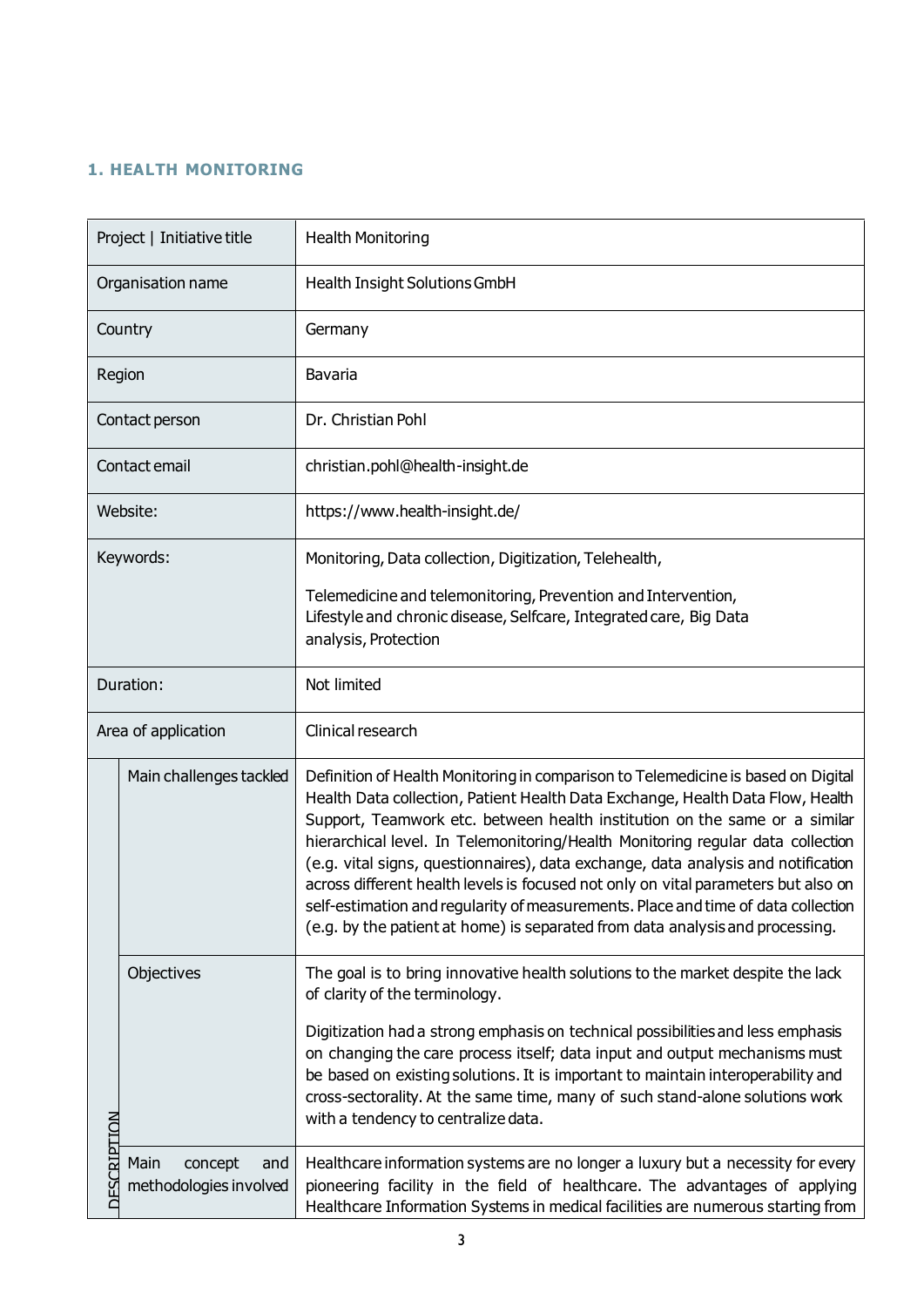

|  |                                                                                                                                              | the management of patients' files and accounts to the management of all clinical<br>and administrative functions that are undergone during the process of medical<br>service, thus ensuring the highest standard of quality in patient care within cost<br>effective processes.                                                                                                                                                                                                                                                                                         |
|--|----------------------------------------------------------------------------------------------------------------------------------------------|-------------------------------------------------------------------------------------------------------------------------------------------------------------------------------------------------------------------------------------------------------------------------------------------------------------------------------------------------------------------------------------------------------------------------------------------------------------------------------------------------------------------------------------------------------------------------|
|  | Impacts<br>(health,<br>scientific,<br>industrial,<br>socio-economic<br><b>or</b><br>others enabled by the<br>project/initiative              | The main impact of health monitoring is on selfcare to consider the patient as<br>an actor for his or her own health control. There are solutions in terms of patient<br>pattern, equipment, features:<br>Swimming Solution for Individualization.<br>$\bullet$<br>Providing individualized health content: patient content management<br>$\bullet$<br>Automatic assessment and re-assessment of patient by the system<br>$\bullet$<br>Increasing separation of technical solutions and applications regarding<br>$\bullet$<br>health monitoring & lifestyle monitoring |
|  | Funding<br>and<br>Investments<br>(please<br>specify<br>the<br>source:<br>public,<br>private,<br>Structural<br>other<br>or<br>types of funds) | Founded in the year 2000 to target the Healthcare IT market, proudly introduces<br>its flagship Healthcare Information Management System applications, with end-<br>to-end world-class functionality designed and developed using the latest<br>technologies, best practices and international standards. It is a unique healthcare<br>management system that is designed by physicians for physicians and healthcare<br>professionals and all the supporting facilities that cater for healthcare services.                                                            |
|  | stakeholders<br>Key<br>involved                                                                                                              | General practitioners, Clinicians, Researchers                                                                                                                                                                                                                                                                                                                                                                                                                                                                                                                          |

## <span id="page-3-0"></span>**2. GLUCOACTIVE - CONTROL DIABETES, EVERYWHERE, ALWAYS**

| Project   Initiative title | Control Diabetes, Everywhere, Always |
|----------------------------|--------------------------------------|
| Organisation name          | GlucoActive Ltd                      |
| Country                    | Poland                               |
| Region                     | Lower Silesia                        |
| Contact person             | <b>Marta Turkiewicz</b>              |
| Contact email              | marta.turkiewicz@gluco-active.com    |









WROCLAW WEDICAL UNIVERSITY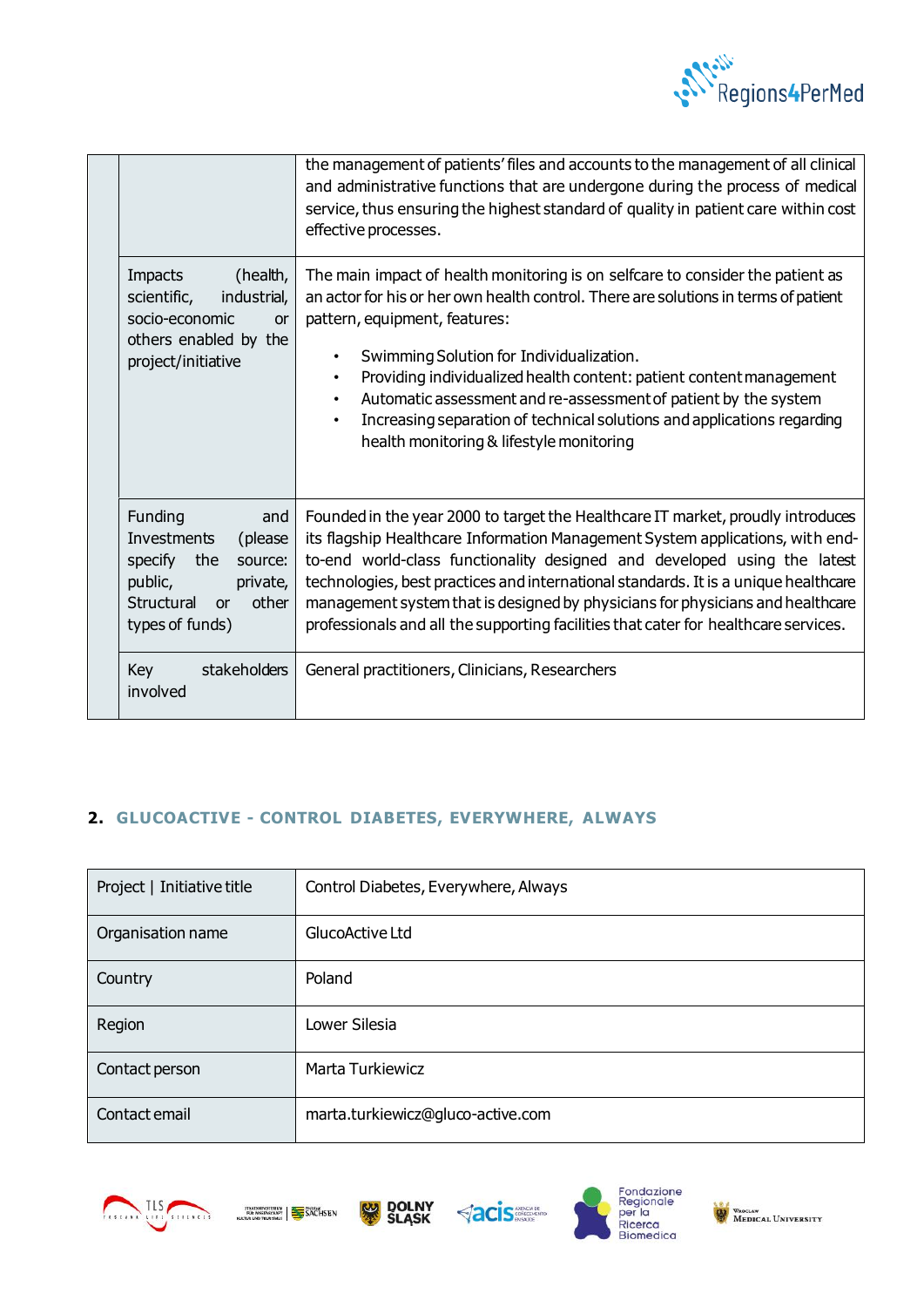| Website:    |                                                                                                                                              | www.gluco-active.com                                                                                                                                                                                                                                                                                                                                                                                                                                                                                                                                                 |
|-------------|----------------------------------------------------------------------------------------------------------------------------------------------|----------------------------------------------------------------------------------------------------------------------------------------------------------------------------------------------------------------------------------------------------------------------------------------------------------------------------------------------------------------------------------------------------------------------------------------------------------------------------------------------------------------------------------------------------------------------|
| Keywords:   |                                                                                                                                              | Monitoring, Data collection, Glucose meter, Telehealth,                                                                                                                                                                                                                                                                                                                                                                                                                                                                                                              |
|             |                                                                                                                                              | Telemedicine and telemonitoring, Prevention and Intervention, non-<br>invasive                                                                                                                                                                                                                                                                                                                                                                                                                                                                                       |
|             | Duration:                                                                                                                                    | Not limited                                                                                                                                                                                                                                                                                                                                                                                                                                                                                                                                                          |
|             | Area of application                                                                                                                          | Clinical research                                                                                                                                                                                                                                                                                                                                                                                                                                                                                                                                                    |
|             | Main challenges tackled                                                                                                                      | GlucoActive devices use the most stringent medical standards for traditional<br>blood glucose meters in their measurements to ensure quality of results and<br>make life fully possible.                                                                                                                                                                                                                                                                                                                                                                             |
|             | Objectives                                                                                                                                   | The innovative technology offers a non-invasive, automatic measurement of<br>blood sugar levels. The proposed telemedicine solutions, including online<br>memory, enable fast and accurate measurement and functions known from<br>premium class smart watches. The device has a chance to become the first on<br>the market, as so far none of the manufacturers has led to the sale. The devices<br>do not have any interchangeable elements such as strips or sensors, they are a<br>one-time purchase, which means cost savings in relation to invasive devices. |
|             | Main<br>concept<br>and<br>methodologies involved                                                                                             | GlucoActive is a portable, non-invasive blood glucose meter using innovative<br>optical methods. The device is designed for diagnostic, prophylactic, diabetes<br>treatment and sports applications. Currently, there are working devices and<br>technology which are at the stage of clinical trials.                                                                                                                                                                                                                                                               |
|             | Impacts<br>(health,<br>industrial,<br>scientific,<br>socio-economic<br>or<br>others enabled by the<br>project/initiative                     | There are impacts connected with problems related to market:<br>• Diabetes is one of the most dangerous civilization diseases (the seventh most<br>common cause of death in the world)<br>• Pricking fingers for measurement is a psychological barrier for most patients,<br>therefore patients neglect diabetes prevention<br>• Diabetes is detected too late, making it difficult or impossible to treat<br>successfully<br>• No non-invasive solutions available on the market                                                                                   |
| DESCRIPTION | Funding<br>and<br>Investments<br>(please<br>specify<br>the<br>source:<br>public,<br>private,<br>Structural<br>other<br>or<br>types of funds) | GlucoActive - a startup operating on the basis of public and private investment -<br>sincerely believes that innovation can change the world. It creates solutions in<br>the field of modern medicine, focusing on the non-invasive measurement of not<br>only blood glucose, but also other substances such as cholesterol, haemoglobin,<br>hydration and many others.                                                                                                                                                                                              |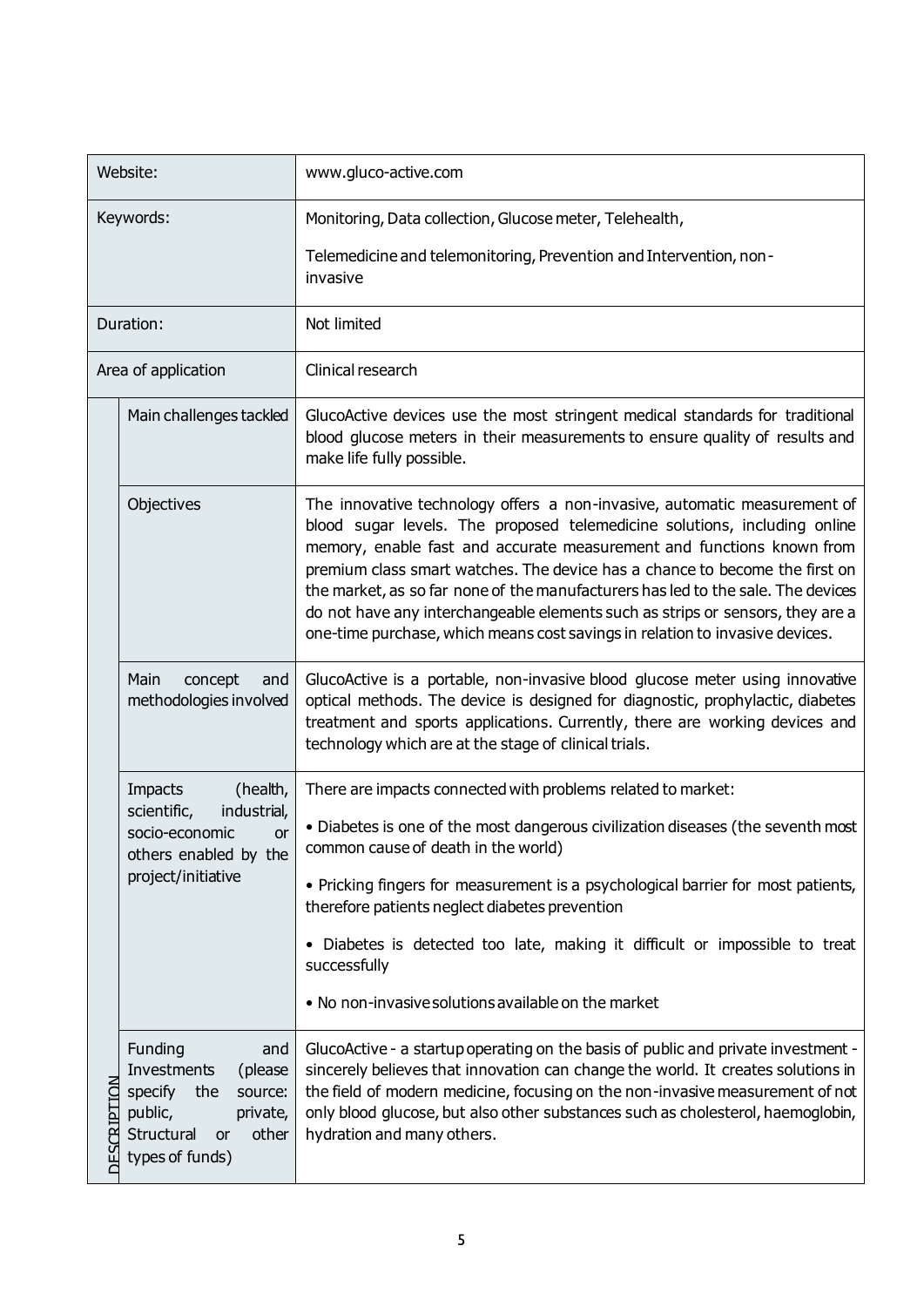

#### <span id="page-5-0"></span>**3. BIOCAM - AI APPROACH TO DOCTOR'S WORKLOAD REDUCTION**

|                     | stakeholders<br>Key<br>involved | General practitioners, Clinicians, Researchers                                                                                                                                                                                                                                                                                                                                                                                                                                                                                                                            |
|---------------------|---------------------------------|---------------------------------------------------------------------------------------------------------------------------------------------------------------------------------------------------------------------------------------------------------------------------------------------------------------------------------------------------------------------------------------------------------------------------------------------------------------------------------------------------------------------------------------------------------------------------|
|                     | Project   Initiative title      | AI approach to Doctor's Workload Reduction                                                                                                                                                                                                                                                                                                                                                                                                                                                                                                                                |
|                     | Organisation name               | <b>BIOCAM</b>                                                                                                                                                                                                                                                                                                                                                                                                                                                                                                                                                             |
| Country             |                                 | Poland                                                                                                                                                                                                                                                                                                                                                                                                                                                                                                                                                                    |
| Region              |                                 | Lower Silesia                                                                                                                                                                                                                                                                                                                                                                                                                                                                                                                                                             |
|                     | Contact person                  | Edyta Rogula                                                                                                                                                                                                                                                                                                                                                                                                                                                                                                                                                              |
|                     | Contact email                   | edyta.rogula@biocam.pl                                                                                                                                                                                                                                                                                                                                                                                                                                                                                                                                                    |
| Website:            |                                 | https://biocam.pl/                                                                                                                                                                                                                                                                                                                                                                                                                                                                                                                                                        |
| Keywords:           |                                 | Monitoring, Data collection, Telehealth, Telemedicine and<br>telemonitoring, Prevention and Intervention, non-invasive                                                                                                                                                                                                                                                                                                                                                                                                                                                    |
| Duration:           |                                 | Not limited                                                                                                                                                                                                                                                                                                                                                                                                                                                                                                                                                               |
| Area of application |                                 | Clinical research                                                                                                                                                                                                                                                                                                                                                                                                                                                                                                                                                         |
|                     | Main<br>challenges<br>tackled   | BIOCAM is a start-up company which develops innovative capsule endoscopy that<br>increases the comfort of patients' lives and provide new solutions for healthcare.<br>They are a group of engineers, project managers and medical workers who<br>envision capsule endoscopy as a golden standard examination of gastrointestinal<br>track. The most common diseases that can be examined by capsule endoscopy<br>are Crohn's disease, celiac disease, small bowel tumours and anaemia of<br>unexplained origin. The endoscopy capsule is only 11 mm wide and 23 mm long. |
| <b>DESCRIPTION</b>  | Objectives                      | The development of minimally-invasive endoscopic examination methods is<br>another good practice and BIOCAM mission. They focus on greater patient<br>comfort, reducing the cost of medical facilities and popularizing the capsule<br>being endoscopic solution. Innovative capsules help patients and medical<br>doctors by offering significant reduction of time and costs of digestive system<br>tests. It saves time from 10 hours to even 30 minutes.                                                                                                              |









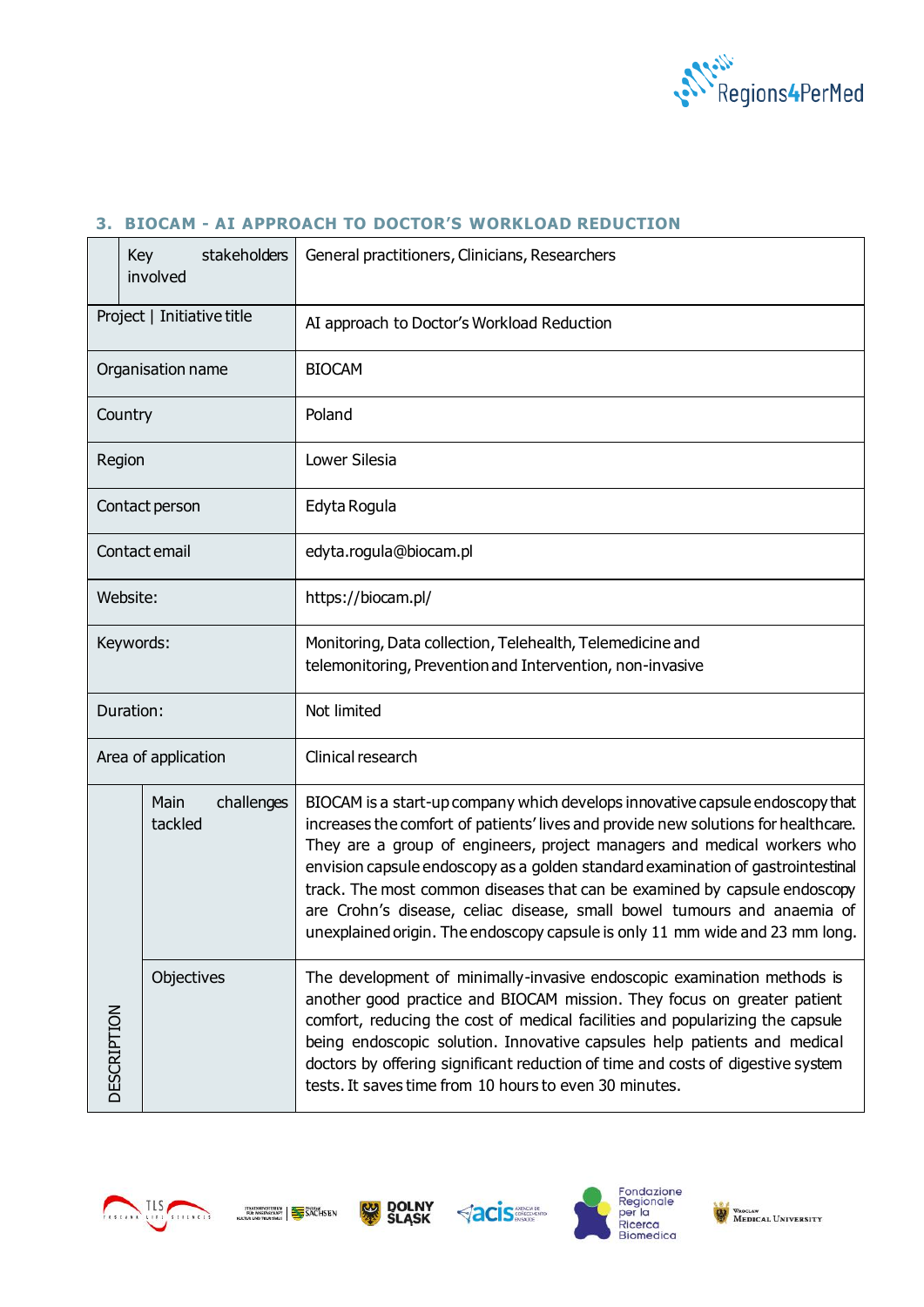|  | Main concept and<br>methodologies<br>involved                                                                                                | The use of several types of light sources and innovative imaging methods<br>(advanced imaging solutions) allows our solution to see more like traditional<br>endoscopic capsules. Due to the use of intelligent solutions, it will be possible to<br>stop the capsule at the place of detection of the lesion and immediate surgical<br>intervention. Thanks to real-time imaging it is possible to use wireless<br>communication, the doctor will be able to monitor the examination on an ongoing<br>basis. In addition, the device will warn the doctor of any danger. A very<br>interesting approach to the assessment of classifiers was presented, which<br>consisted in minimizing false-negative results to miss any abnormal changes and<br>any diseases. It is better to classify patient as sick than mistakenly classify them<br>healthy. |
|--|----------------------------------------------------------------------------------------------------------------------------------------------|-------------------------------------------------------------------------------------------------------------------------------------------------------------------------------------------------------------------------------------------------------------------------------------------------------------------------------------------------------------------------------------------------------------------------------------------------------------------------------------------------------------------------------------------------------------------------------------------------------------------------------------------------------------------------------------------------------------------------------------------------------------------------------------------------------------------------------------------------------|
|  | <b>Impacts</b><br>(health,<br>scientific, industrial,<br>socio-economic or<br>others enabled by<br>the project/initiative<br>(max 200 words) | There are some innovation limitations because it will not replace the doctors,<br>but it can reduce their workload. Also, the data labelling is time-consuming and<br>costly. In case a network looks only for polyps, it won't find any bleedings.<br>Reducing doctors' workload with the support of an AI system is possible, but it<br>won't replace the human. Thanks to capsule endoscopy and a cloud system,<br>patients can be at home and the data can be sent to the doctors.                                                                                                                                                                                                                                                                                                                                                                |
|  | Funding<br>and<br><b>Investments</b><br>(please specify the<br>public,<br>source:<br>private, Structural<br>or other types of<br>funds)      | BioCam has raised a total of €250K in funding over 1 round. This<br>was<br>a Seed round raised on May 8, 2020. BioCam is funded by LT Capital.                                                                                                                                                                                                                                                                                                                                                                                                                                                                                                                                                                                                                                                                                                        |
|  | Key<br>stakeholders<br>involved                                                                                                              | General practitioners, Clinicians, Researchers                                                                                                                                                                                                                                                                                                                                                                                                                                                                                                                                                                                                                                                                                                                                                                                                        |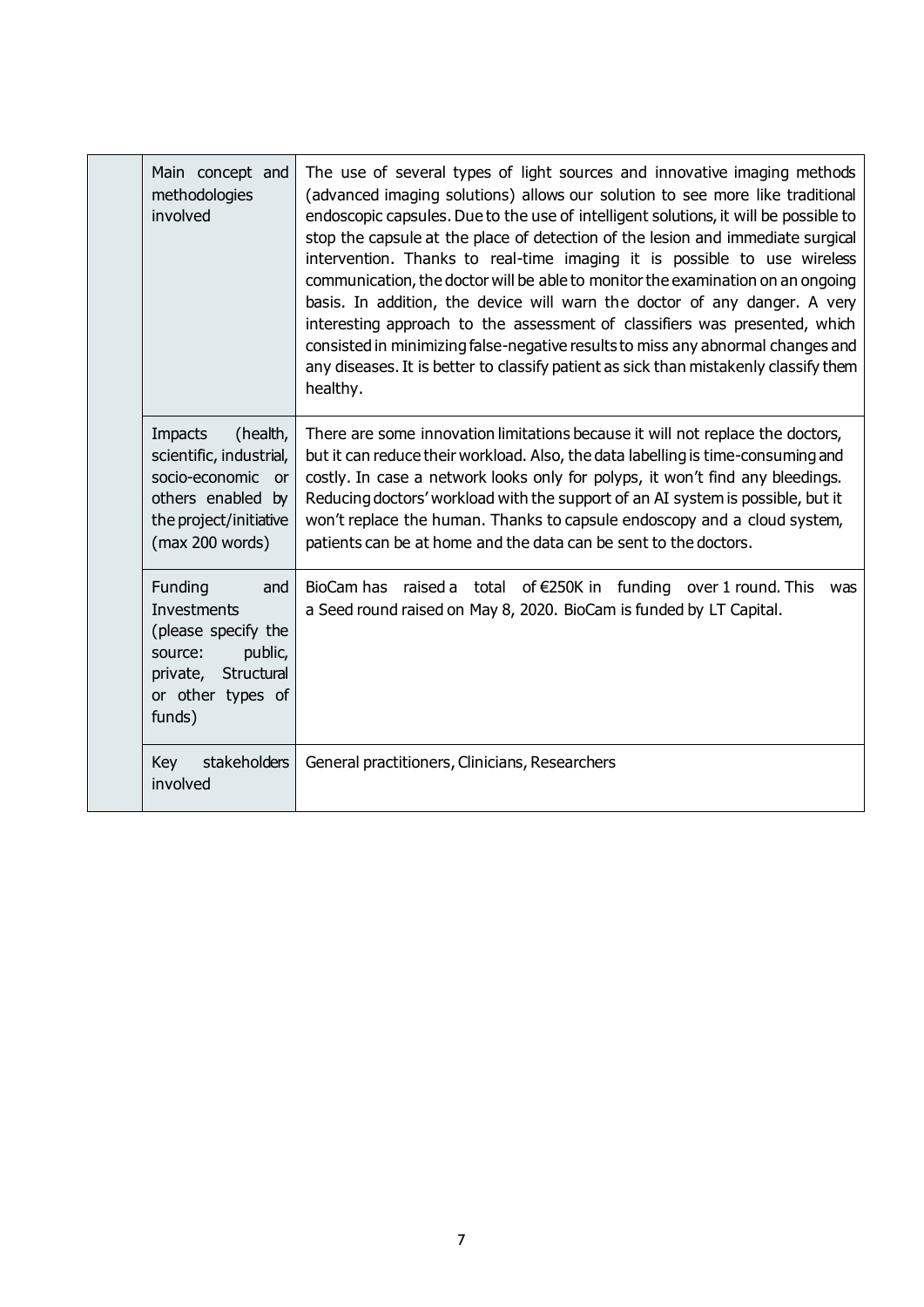

#### <span id="page-7-0"></span>**4. VIRTUAL COACH AND CHAT BOT INTERACTIONS FOR THE COGNITIVE IMPROVEMENT**

| Project   Initiative title |                                                     | Virtual Coach and Chat Bot interactions for the cognitive improvement                                                                                                                                                                                                                                                                                                                                                                       |
|----------------------------|-----------------------------------------------------|---------------------------------------------------------------------------------------------------------------------------------------------------------------------------------------------------------------------------------------------------------------------------------------------------------------------------------------------------------------------------------------------------------------------------------------------|
| Organisation name          |                                                     | <b>ISRAA</b>                                                                                                                                                                                                                                                                                                                                                                                                                                |
| Country                    |                                                     | Italy                                                                                                                                                                                                                                                                                                                                                                                                                                       |
| Region                     |                                                     | <b>Treviso</b>                                                                                                                                                                                                                                                                                                                                                                                                                              |
|                            | Contact person                                      | Oscar Zanutto                                                                                                                                                                                                                                                                                                                                                                                                                               |
|                            | Contact email                                       | faber@israa.it                                                                                                                                                                                                                                                                                                                                                                                                                              |
| Website:                   |                                                     | https://www.israa.it/home-europa                                                                                                                                                                                                                                                                                                                                                                                                            |
|                            | Keywords:                                           | Monitoring, Personal Data collection, Telehealth,                                                                                                                                                                                                                                                                                                                                                                                           |
|                            |                                                     | Telemedicine and telemonitoring, Prevention and Intervention, non-<br>invasive                                                                                                                                                                                                                                                                                                                                                              |
| Duration:                  |                                                     | Not limited                                                                                                                                                                                                                                                                                                                                                                                                                                 |
| Area of application        |                                                     | Clinical research                                                                                                                                                                                                                                                                                                                                                                                                                           |
| <b>DESCRIPTION</b>         | Main<br>challenges<br>tackled                       | This is an initiative aiming to deliver outcome-based integrated care to older<br>people to improve their quality of life and their families, while also making<br>European health and social care systems more sustainable. It was elaborated on<br>the concept of ValueCare project and its implications for the system.                                                                                                                  |
|                            | Objectives                                          | ValueCare was developed in seven European cities with different pathologies.<br>The aim is to build an integrated care system between health and social services<br>by proposing an app-based platform that connects informal and formal<br>caregivers and supports health empowerment through virtual coach.                                                                                                                               |
|                            | Main<br>concept<br>and<br>methodologies<br>involved | Regions can support this process through international collaborations and<br>partnerships, identifying needs and common values. Clear goals need to be set<br>within public and private networks to create models of best practice. This will<br>trigger a shift in the current state of art, encouraging more local relations,<br>cooperation, and collaborations that will facilitate the uptake and scaleup of<br>innovative healthcare. |









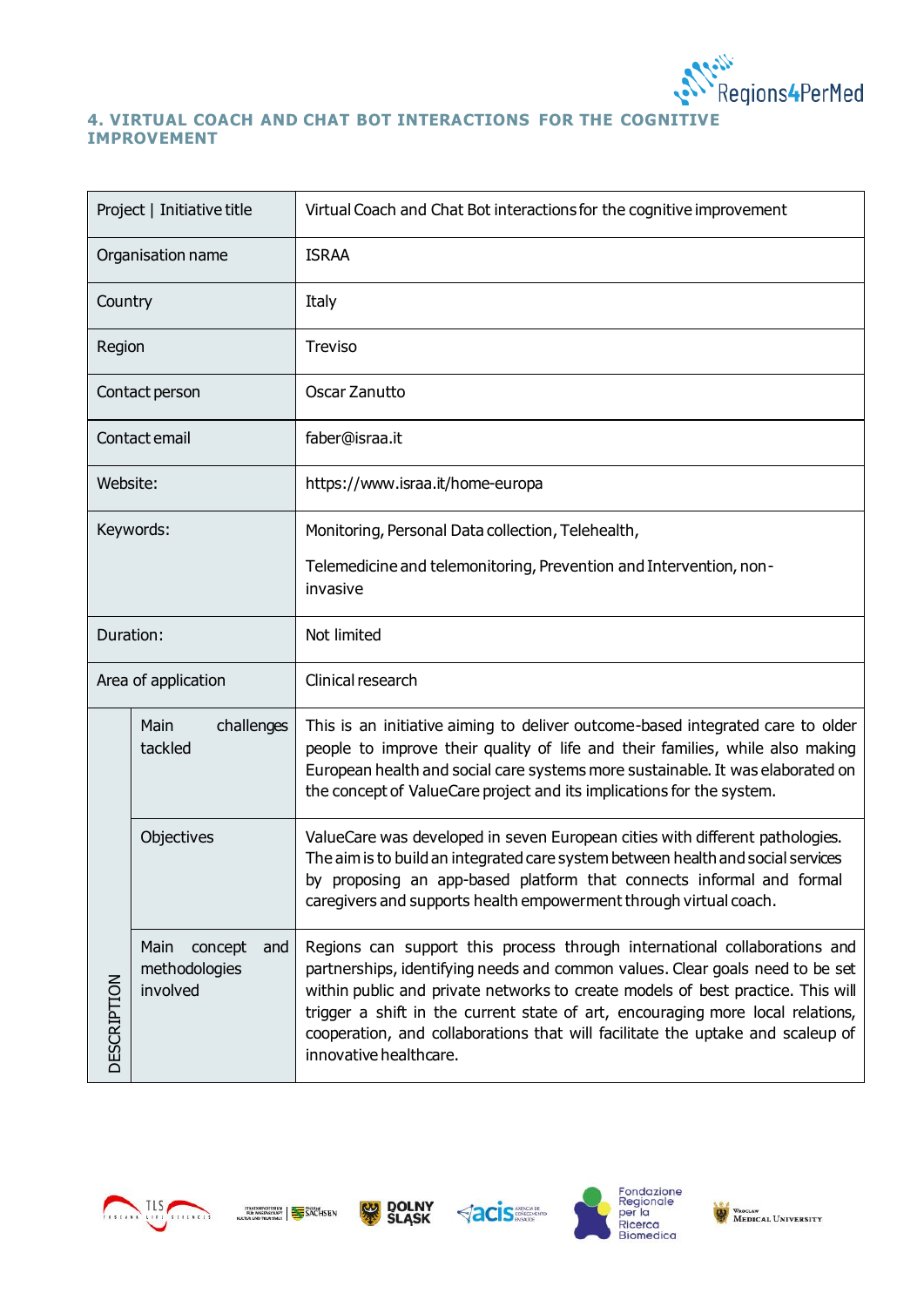|  | (health,<br>Impacts<br>scientific, industrial,<br>socio-economic<br><b>or</b><br>others enabled by the<br>project/initiative   | There is a need to focus on the benefits of digitalization and implementation of<br>innovation in health systems. Significant healthcare improvements will be<br>achieved when intelligent ICT innovations are applied to the healthcare system. |
|--|--------------------------------------------------------------------------------------------------------------------------------|--------------------------------------------------------------------------------------------------------------------------------------------------------------------------------------------------------------------------------------------------|
|  | Funding<br>and<br>Investments (please)<br>specify the source:<br>public,<br>private,<br>Structural or other<br>types of funds) | Fundings and experiences coming from H2020 Value Care Project.                                                                                                                                                                                   |
|  | Key<br>stakeholders<br>involved                                                                                                | General practitioners, Clinicians, Researchers                                                                                                                                                                                                   |

## <span id="page-8-0"></span>**5. ARTIFICIAL INTELLIGENCE IN ONCOLOGY**

| Project   Initiative title                                    | AI in Oncology                                                                                                                                                        |
|---------------------------------------------------------------|-----------------------------------------------------------------------------------------------------------------------------------------------------------------------|
| Organisation name                                             | <b>Cancer Center</b>                                                                                                                                                  |
| Country                                                       | Poland                                                                                                                                                                |
| Region                                                        | Lower Silesia                                                                                                                                                         |
| Contact person                                                | Piotr Krajewski                                                                                                                                                       |
| Contact email                                                 | piotr.krajewski@cancercenter.eu                                                                                                                                       |
| Website:                                                      | https://cancercenter.ai/                                                                                                                                              |
| Keywords:                                                     | Monitoring, Personal Data collection, Telehealth,                                                                                                                     |
|                                                               | Telemedicine and telemonitoring, Prevention and Intervention, non-<br>invasive                                                                                        |
| Duration:                                                     | Not limited                                                                                                                                                           |
| Area of application                                           | Clinical research                                                                                                                                                     |
| <b>DESCR</b><br>Main<br>challenges<br><b>IPTIO</b><br>tackled | The Cancer Center offers applications and APIs that enable automatic evaluation<br>of medical images and took part in two contests in the field of "Imaging & Digital |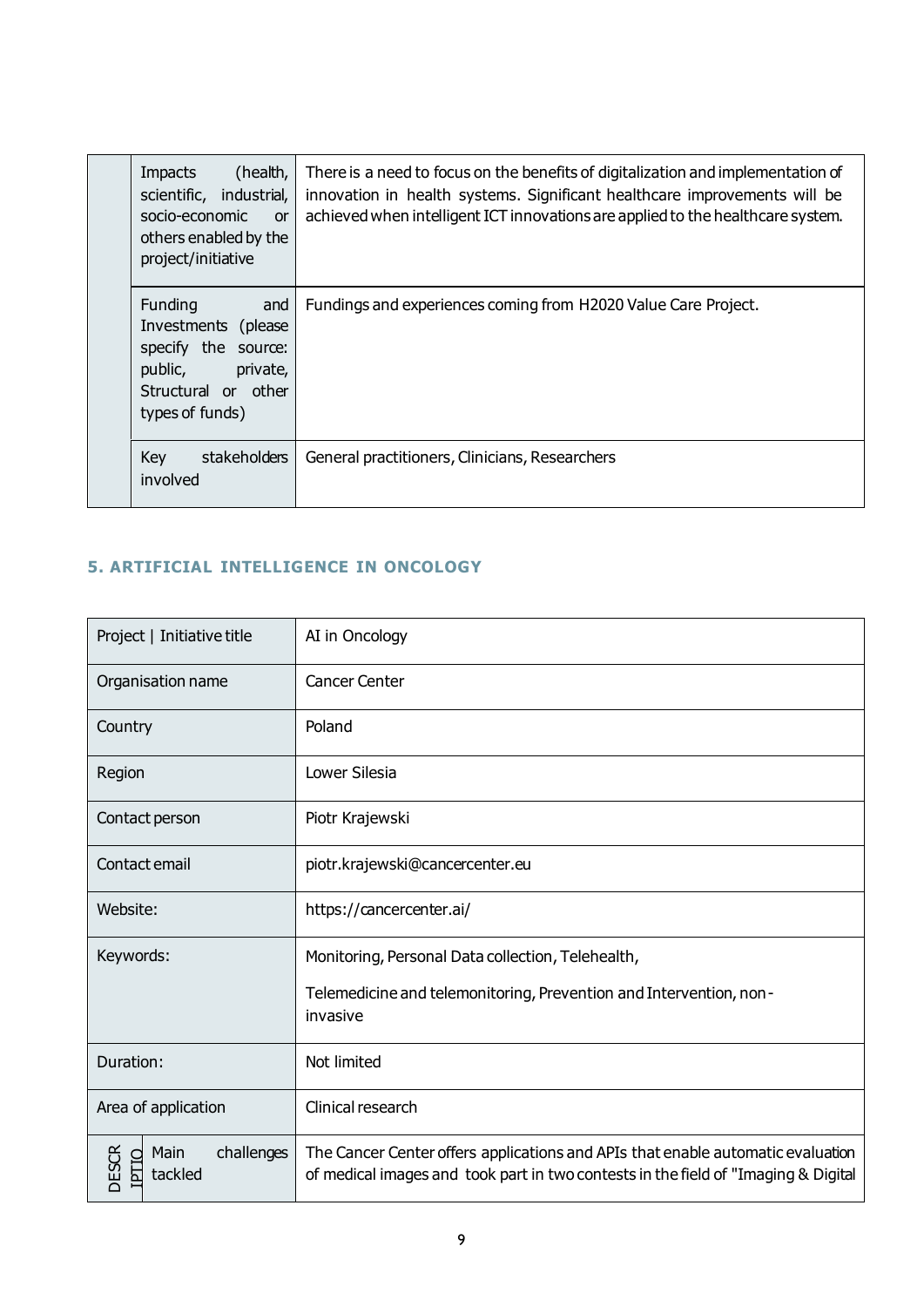

|  |                                                                                                                                         | Pathology" used in cancer diagnostics. Their products allow for cheaper, faster<br>and more accurate medical diagnostics and to support doctors and analysts.                                                                                                                                                                                                                                                          |
|--|-----------------------------------------------------------------------------------------------------------------------------------------|------------------------------------------------------------------------------------------------------------------------------------------------------------------------------------------------------------------------------------------------------------------------------------------------------------------------------------------------------------------------------------------------------------------------|
|  | Objectives                                                                                                                              | The Cancer Center aims at solving the problems of patients whose diagnosis takes<br>too long, and doctors who may lack manpower as well, related to the legacy<br>technology used and processes that reduce performance. In addition, data<br>scientists dealing with low availability of high-quality datasets can train<br>algorithms. The proposed solutions are based on a safe and a compatible cloud<br>platform |
|  | Main concept and<br>methodologies<br>involved                                                                                           | The proposed solutions are based on a safe and a compatible cloud platform, the<br>components of which are: internet browser of pathology and radiology, expert<br>market: validating the second opinion and API-based supporting the application<br>ecosystem.                                                                                                                                                        |
|  | <b>Impacts</b><br>(health,<br>scientific, industrial,<br>socio-economic or<br>others enabled by<br>the project/initiative               | There were served five times more patients per day per doctor and two times<br>more costs thanks to this simpler procedure. Such a system has been<br>implemented for prostate cancer. In this case, 1 in 8 men get prostate cancer,<br>which is 1.1 mil new cases / year and $\sim$ 307,000 deaths cases.                                                                                                             |
|  | Funding<br>and<br><b>Investments</b><br>(please specify the<br>source:<br>public,<br>private, Structural<br>or other types of<br>funds) | It is start-up company based on private investment.                                                                                                                                                                                                                                                                                                                                                                    |
|  | Key<br>stakeholders<br>involved                                                                                                         | General practitioners, Clinicians, Researchers                                                                                                                                                                                                                                                                                                                                                                         |

### <span id="page-9-0"></span>**6. INFERMEDICA - OBJECTIVE IS TO TRANSFORM HEALTHCARE**

| Project   Initiative title | INFERMEDICA - objective is to transform healthcare |
|----------------------------|----------------------------------------------------|
| Organisation name          | <b>INFERMEDICA</b>                                 |
| Country                    | Poland                                             |









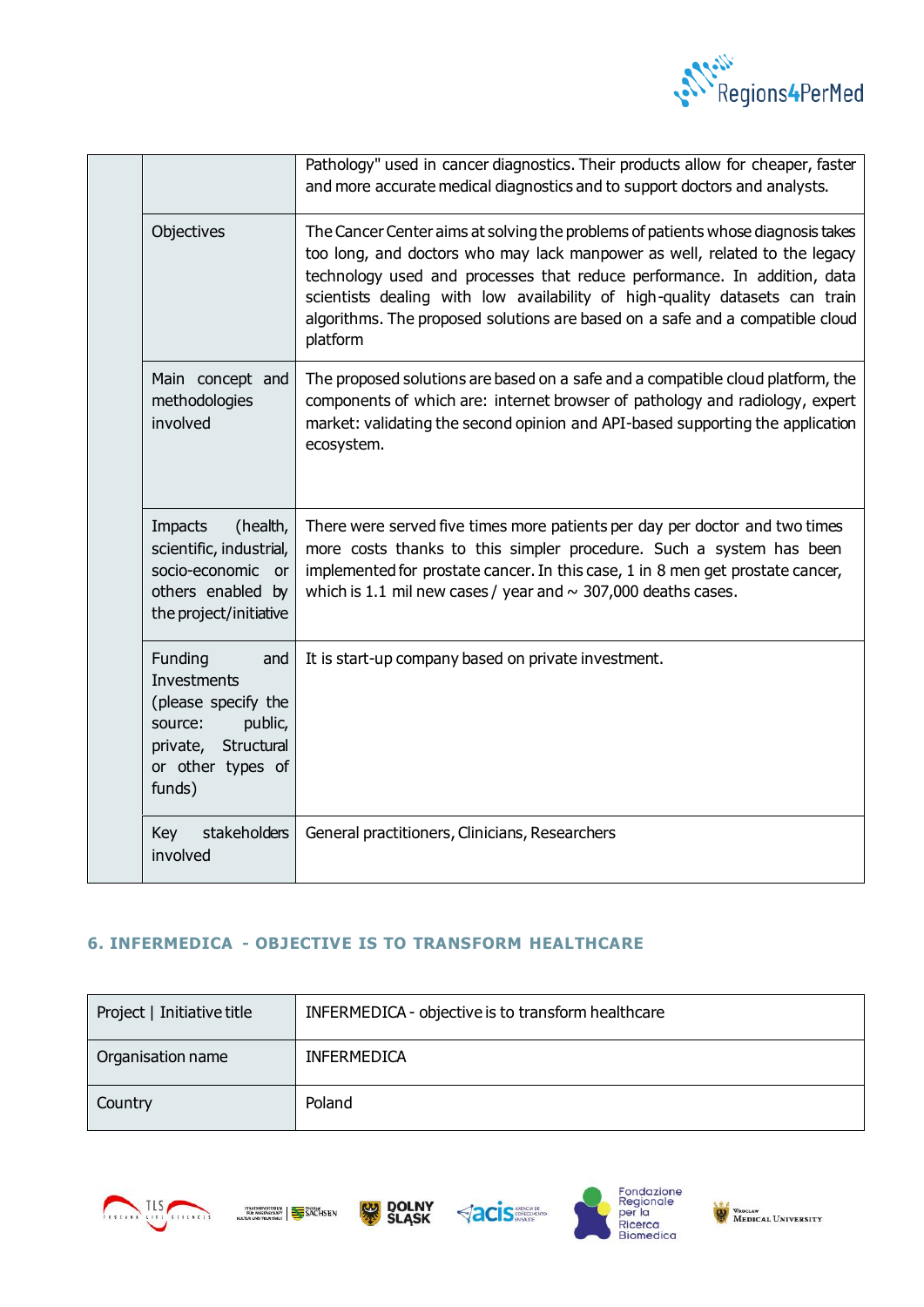| Region             |                                                                                                                                        | Lower Silesia                                                                                                                                                                                                                                                                                                                                                                                                                                                                                                                                                                                                                                                         |
|--------------------|----------------------------------------------------------------------------------------------------------------------------------------|-----------------------------------------------------------------------------------------------------------------------------------------------------------------------------------------------------------------------------------------------------------------------------------------------------------------------------------------------------------------------------------------------------------------------------------------------------------------------------------------------------------------------------------------------------------------------------------------------------------------------------------------------------------------------|
| Contact person     |                                                                                                                                        | PIOTR ORZECHOWSKI                                                                                                                                                                                                                                                                                                                                                                                                                                                                                                                                                                                                                                                     |
|                    | Contact email                                                                                                                          | piotr.orzechowski@infermedica.pl                                                                                                                                                                                                                                                                                                                                                                                                                                                                                                                                                                                                                                      |
| Website:           |                                                                                                                                        | https://infermedica.com/                                                                                                                                                                                                                                                                                                                                                                                                                                                                                                                                                                                                                                              |
|                    | Keywords:                                                                                                                              | Monitoring, Personal Data collection, Telehealth,                                                                                                                                                                                                                                                                                                                                                                                                                                                                                                                                                                                                                     |
|                    |                                                                                                                                        | Telemedicine and telemonitoring, Prevention and Intervention                                                                                                                                                                                                                                                                                                                                                                                                                                                                                                                                                                                                          |
| Duration:          |                                                                                                                                        | Not limited                                                                                                                                                                                                                                                                                                                                                                                                                                                                                                                                                                                                                                                           |
|                    | Area of application                                                                                                                    | Personalised Medicine, Public Health Services.                                                                                                                                                                                                                                                                                                                                                                                                                                                                                                                                                                                                                        |
|                    | Main<br>challenges<br>tackled                                                                                                          | The healthcare industry has never been so advanced. There are still so many<br>patients who don't receive the right care at the right time. Infermedica thrives in<br>the face of this global challenge by focusing on leading-edge technology to create<br>patient-oriented solutions, including reliable pre-diagnosis, which significantly<br>improves patient flow and enhances patient satisfaction.                                                                                                                                                                                                                                                             |
|                    | Objectives                                                                                                                             | Over the years, Infermedica has worked to make primary care more accessible<br>for patients and to provide AI-driven support for health professionals. The<br>company human-centric health applications are appreciated by users worldwide<br>for helping them to make informed health decisions. Infermedica develops its<br>diagnostic engine to collect intake, check symptoms, and guide patients to the<br>right care.                                                                                                                                                                                                                                           |
|                    | Main concept<br>and<br>methodologies<br>involved                                                                                       | The technology can also detect emergencies and support healthcare professionals<br>by giving them early access to health information and recommendations.<br>Infermedica tackles the problem of inappropriate use of medical services and<br>misdiagnosis, providing insurance companies, hospitals, and health systems with<br>a set of advanced preliminary diagnosis and triage tools, that include products:<br>Symptom Checker, Call Center Triage, Emergency Room Triage, and Medical<br>Active Pharmaceutical Ingredient (API). The company uses artificial intelligence<br>and machine learning to assess symptoms and find patterns in data.                 |
| <b>DESCRIPTION</b> | <b>Impacts</b><br>(health,<br>scientific,<br>industrial,<br>socio-economic<br><b>or</b><br>others enabled by the<br>project/initiative | Thanks to algorithms, Infermedica gets smarter over time. Besides, the team of<br>physicians verifies every piece of information that is added to the medical<br>database to ensure that patients get safe and reliable recommendations. To date,<br>physicians involved in the project have spent over 20,000 hours doing the review.<br>Infermedica helps insurance, healthcare and pharmaceutical companies increase<br>efficiency, improve patient flow, and reduce costs. The company technology<br>combines the power of algorithms and the experience of doctors. They develop<br>mobile, web and chatbot apps that are easy to use and integrate. Infermedica |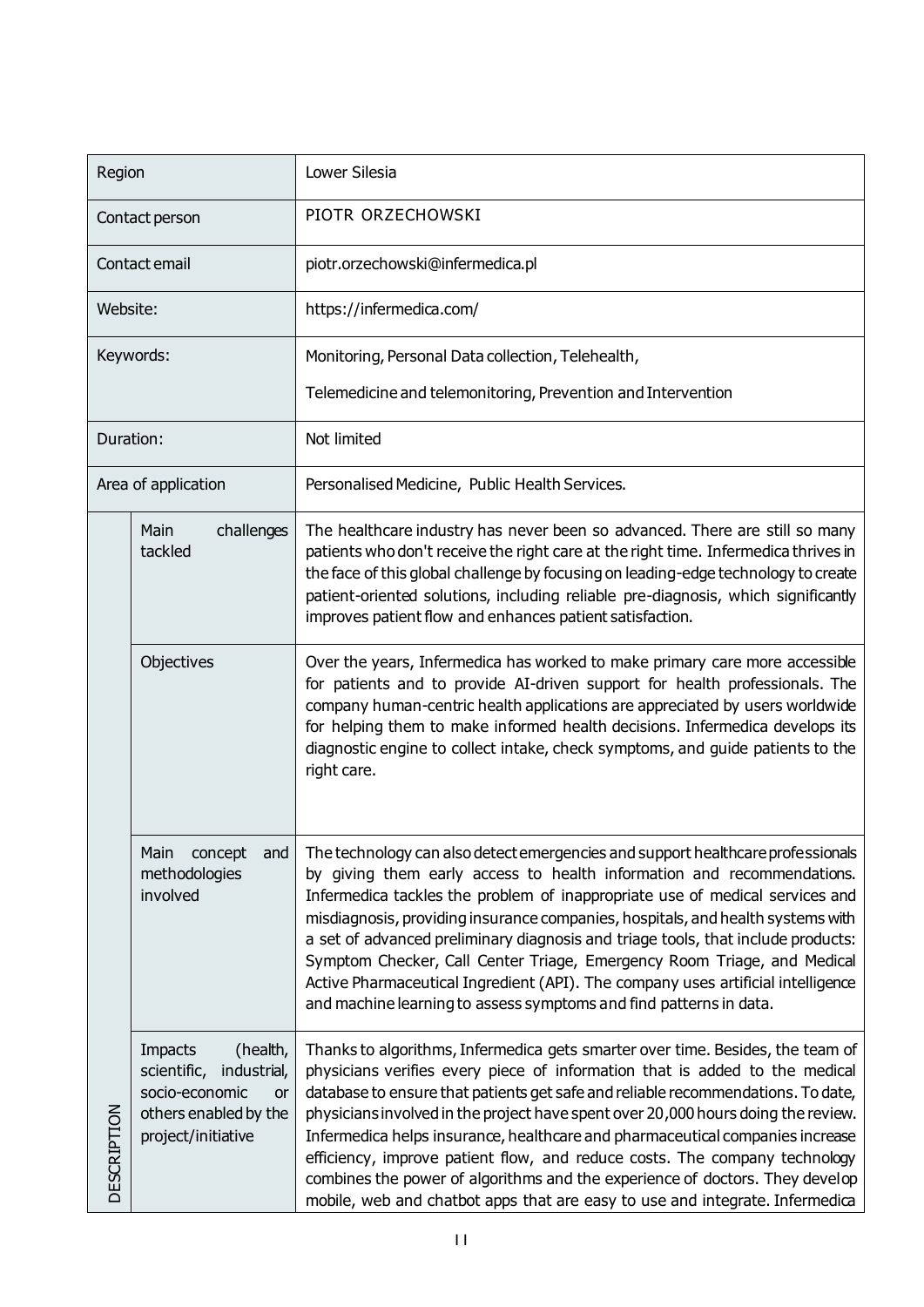

|  |  | apps operate in 18 languages and the language catalogue is being constantly<br>expanded.                                          |                                                                                                                                                         |
|--|--|-----------------------------------------------------------------------------------------------------------------------------------|---------------------------------------------------------------------------------------------------------------------------------------------------------|
|  |  | Funding<br>and<br>(please)<br>Investments<br>specify the source:<br>public,<br>private,<br>Structural or other<br>types of funds) | Infermedica is a start-up company based on investments which include The<br>European Bank for Reconstruction and Development and the Heal Capital fund. |
|  |  | Key<br>stakeholders<br>involved                                                                                                   | General practitioners, Clinicians, researchers                                                                                                          |

## <span id="page-11-0"></span>**7. CARDIOMATICS**

| Project   Initiative title                | CARDIOMATICS - the objective is to transform healthcare                                                                                                                                                                               |
|-------------------------------------------|---------------------------------------------------------------------------------------------------------------------------------------------------------------------------------------------------------------------------------------|
| Organisation name                         | <b>CARDIOMATICS LTD</b>                                                                                                                                                                                                               |
| Country                                   | Poland                                                                                                                                                                                                                                |
| Region                                    | <b>Lesser Poland</b>                                                                                                                                                                                                                  |
| Contact person                            | <b>PAWEŁ BALSAM</b>                                                                                                                                                                                                                   |
| Contact email                             | pawel.balsam@cardiomatics.com                                                                                                                                                                                                         |
| Website:                                  | https://cardiomatics.com/                                                                                                                                                                                                             |
| Keywords:                                 | Monitoring, Personal Data collection, Telehealth,                                                                                                                                                                                     |
|                                           | Telemedicine and telemonitoring, Prevention and Intervention                                                                                                                                                                          |
| Duration:                                 | Not limited                                                                                                                                                                                                                           |
| Area of application                       | Personalised Medicine, Public Health Services                                                                                                                                                                                         |
| DESCRIPT<br>Main<br>challenges<br>tackled | Cardiomatics is on a mission to make ECG analytics available to everyone using<br>medical-grade system class II based on accurate, clinically validated algorithms<br>which ensure high-quality and trusted outcomes of ECG analysis. |











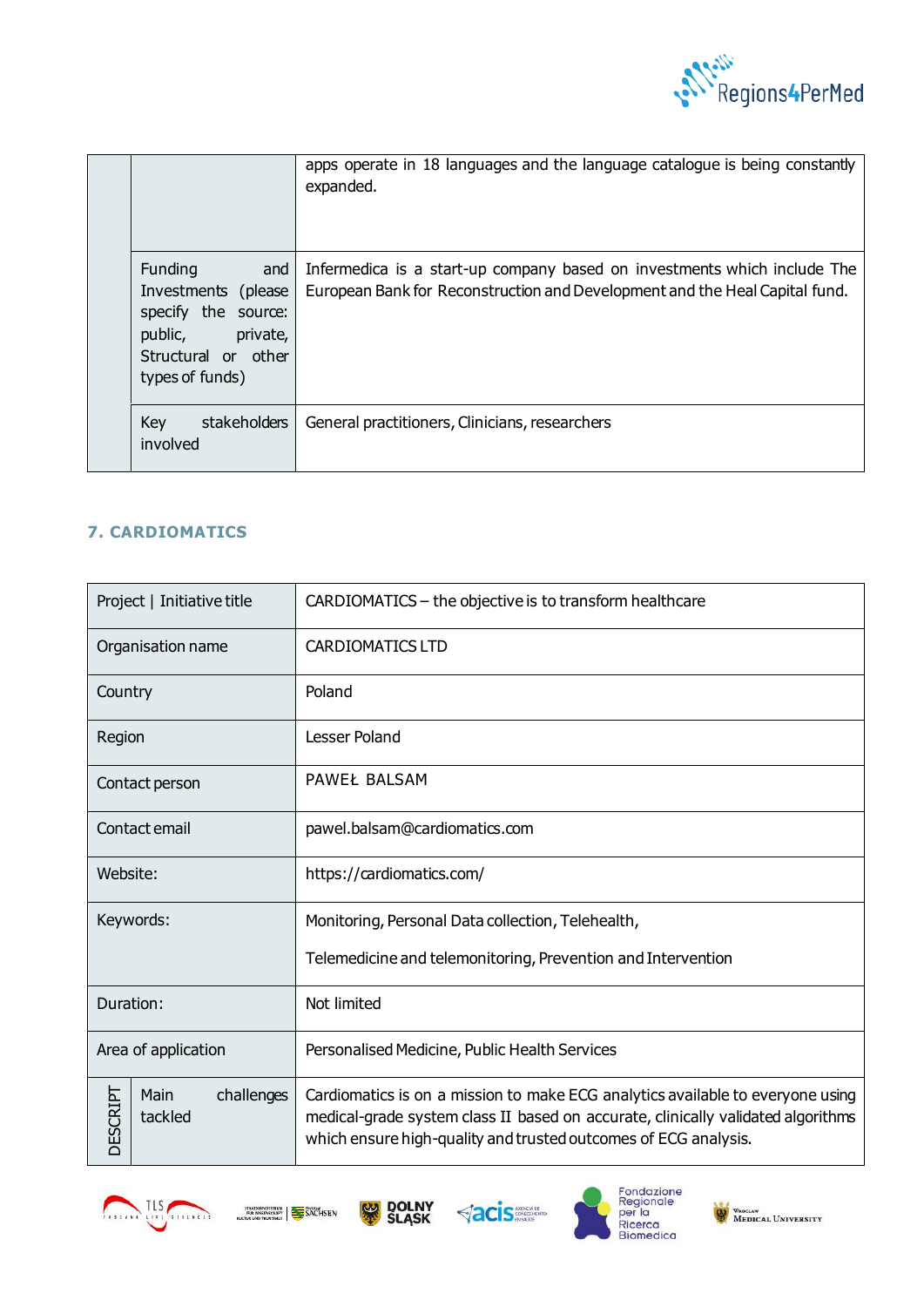|  | Objectives                                                                                                                       | The cloud tool speeds up diagnosis and drives efficiency for cardiologists,<br>clinicians, and other healthcare professionals to interpret ECGs — automating the<br>detection and analysis of some 20 heart abnormalities. The software is able to<br>integrate with more than 25 ECG monitoring devices, offering a modern cloud<br>software interface as a differentiator versus legacy medical software. |
|--|----------------------------------------------------------------------------------------------------------------------------------|-------------------------------------------------------------------------------------------------------------------------------------------------------------------------------------------------------------------------------------------------------------------------------------------------------------------------------------------------------------------------------------------------------------|
|  | Main<br>concept<br>and<br>methodologies<br>involved                                                                              | The customizable, multi-language cloud platform significantly reduces the time of<br>analysis by seamlessly and quickly transferring data into an application and<br>performing detailed analysis and interpretation of it. Shortly thereafter, the doctor<br>receives a detailed test report on which he can base his diagnosis.                                                                           |
|  | (health,<br>Impacts<br>scientific, industrial,<br>socio-economic<br><b>or</b><br>others enabled by the<br>project/initiative     | The AI tool has analyzed more than 3 million hours of ECG signals commercially<br>to date. The software is currently being used by more than 700 customers in 10+<br>countries, including Switzerland, Denmark, and Germany.                                                                                                                                                                                |
|  | Funding<br>and<br>Investments<br>(please<br>specify the source:<br>public,<br>private,<br>Structural or other<br>types of funds) | The Cardiomatics team is still developing its product to fit into more patients' and<br>physicians' journeys. In the future, this will include paediatric applications, direct-<br>to-consumer analysis, and broadening diagnostic yield.                                                                                                                                                                   |
|  | Key<br>stakeholders<br>involved                                                                                                  | General practitioners, Clinicians, Researchers                                                                                                                                                                                                                                                                                                                                                              |

## <span id="page-12-0"></span>**8. TELEMONITORING AS A SOURCE OF BIG DATA**

| Project   Initiative title | Telemonitoring as a source of big data            |
|----------------------------|---------------------------------------------------|
| Organisation name          | Polish Chamber of Healthcare IT                   |
| Country                    | Poland                                            |
| Region                     | Lower Silesia                                     |
| Contact person             | <b>Rafal Dunal</b>                                |
| Contact email              | rafal.dunal@gmail.com                             |
| Website:                   | http://piim.org.pl/                               |
| Keywords:                  | Monitoring, Personal Data collection, Telehealth, |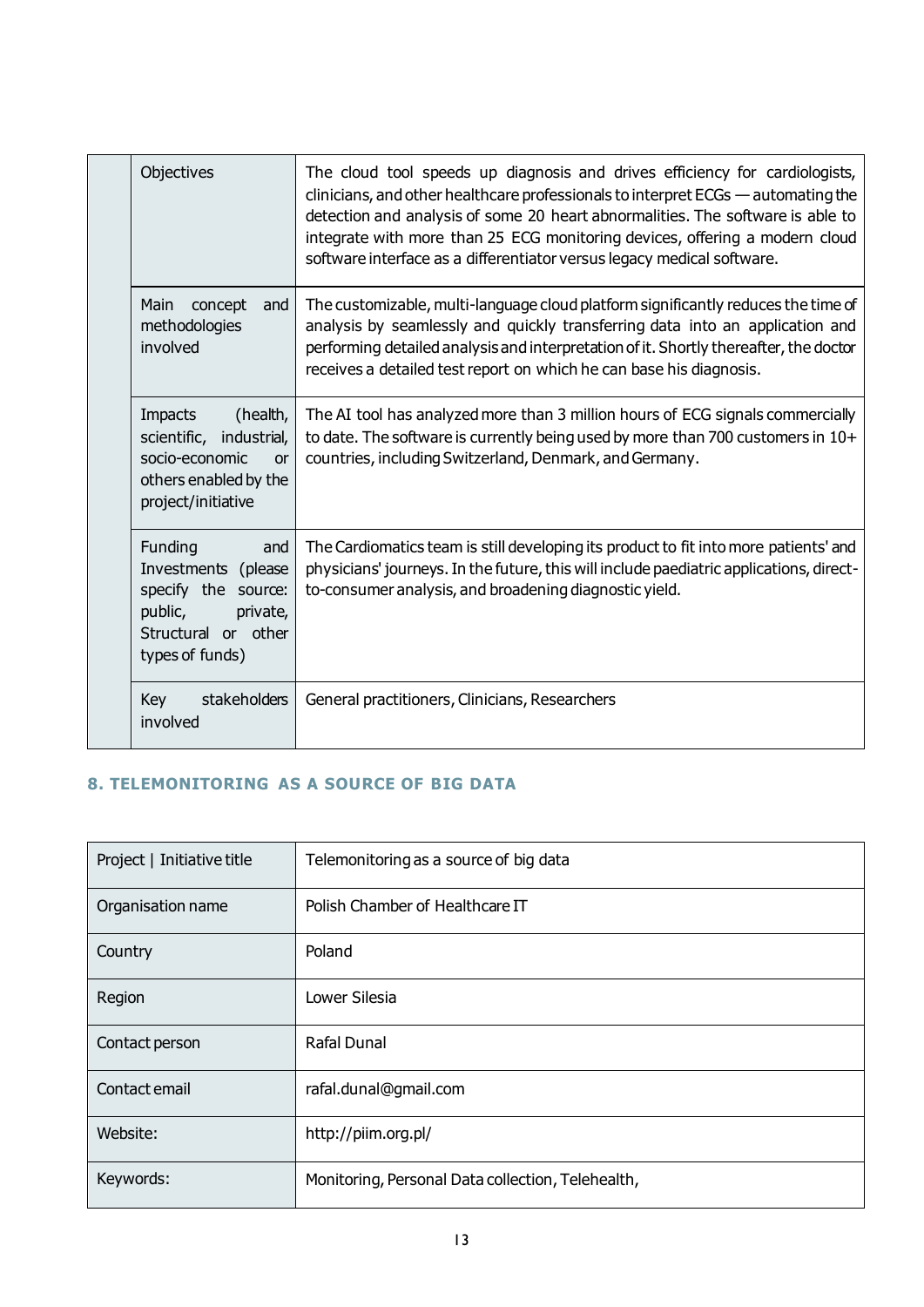

|             |                                                                                                                                     | Telemedicine and telemonitoring, Prevention and Intervention, non-<br>invasive                                                                                                                                                                                                                                                                                                                                                                                                                                                                                                                                                                                                          |
|-------------|-------------------------------------------------------------------------------------------------------------------------------------|-----------------------------------------------------------------------------------------------------------------------------------------------------------------------------------------------------------------------------------------------------------------------------------------------------------------------------------------------------------------------------------------------------------------------------------------------------------------------------------------------------------------------------------------------------------------------------------------------------------------------------------------------------------------------------------------|
| Duration:   |                                                                                                                                     | Not limited                                                                                                                                                                                                                                                                                                                                                                                                                                                                                                                                                                                                                                                                             |
|             | Area of application                                                                                                                 | Clinical research                                                                                                                                                                                                                                                                                                                                                                                                                                                                                                                                                                                                                                                                       |
|             | Main<br>challenges<br>tackled                                                                                                       | The process of defining and implementing of fundamental changes in the Polish<br>healthcare IT systems is ongoing: new central medical registries are being<br>created, new information-sharing requirements have come into force, medical<br>records migrate to electronic ones, e-prescriptions, e-assignments and other<br>documents are being introduced. The burden of implementing all these changes<br>will be on entrepreneurs working in IT healthcare area, while financing all the<br>modifications will fall on medical entities.                                                                                                                                           |
| DESCRIPTION | Objectives                                                                                                                          | The legal form of the Chamber of Commerce gives representative a special<br>empowerment, because it benefits from privileges granted to self-governance<br>bodies and is strongly founded in the law. The Polish Chamber of Healthcare IT<br>unites both entrepreneurs who are suppliers and users (doctors, clinics, hospitals)<br>of ICT systems in health care. As main tasks of the above-mentioned groups<br>there are development, implementation and / or financing of the upcoming<br>changes in medical informatics in Poland. There is proposition of constructive<br>solutions to indicate computerization methods and consult legislative changes to<br>emphasize benefits. |
|             | Main<br>concept<br>and<br>methodologies<br>involved                                                                                 | In case of telemedicine, sources of data are based on remote patient monitoring<br>(ECG, spirometer, thermometer, blood pressure meter, glucometer) and self-<br>monitoring (questionaries, self-examination). Internet of Things (IoT) use<br>cameras, beacons, smart home devices like air quality. Devices, as well as<br>wearables (watches, GPSs, accelerometers, cameras) and e-visits / e-<br>consultations (audio/video recording, photos, dicom).                                                                                                                                                                                                                              |
|             | Impacts<br>(health,<br>scientific,<br>industrial,<br>socio-economic<br>or<br>others enabled by the<br>project/initiative            | E--healthcare future is certain. These changes may indeed have the potential<br>for radically transform healthcare, but this potential has not yet been realized.<br>There are the challenges for: data collection and storage methods, standards<br>and protocols for sharing (open / public datasets) and their privacy, as well as<br>legal aspects. The quality of the data and the possibility of their processing<br>(computing power) are also important. Infrastructure and the possibility of<br>financing it, are an important element.                                                                                                                                       |
|             | Funding<br>and<br>Investments<br>(please<br>specify the<br>source:<br>public,<br>private,<br>Structural or other<br>types of funds) | Financing of the upcoming changes in medical informatics in Poland is a main<br>tasks of Polish Chamber of Healthcare IT for development, implementation. There<br>is support and proposition of constructive solutions to indicate computerization<br>methods and consult legislative changes to emphasize benefits.                                                                                                                                                                                                                                                                                                                                                                   |











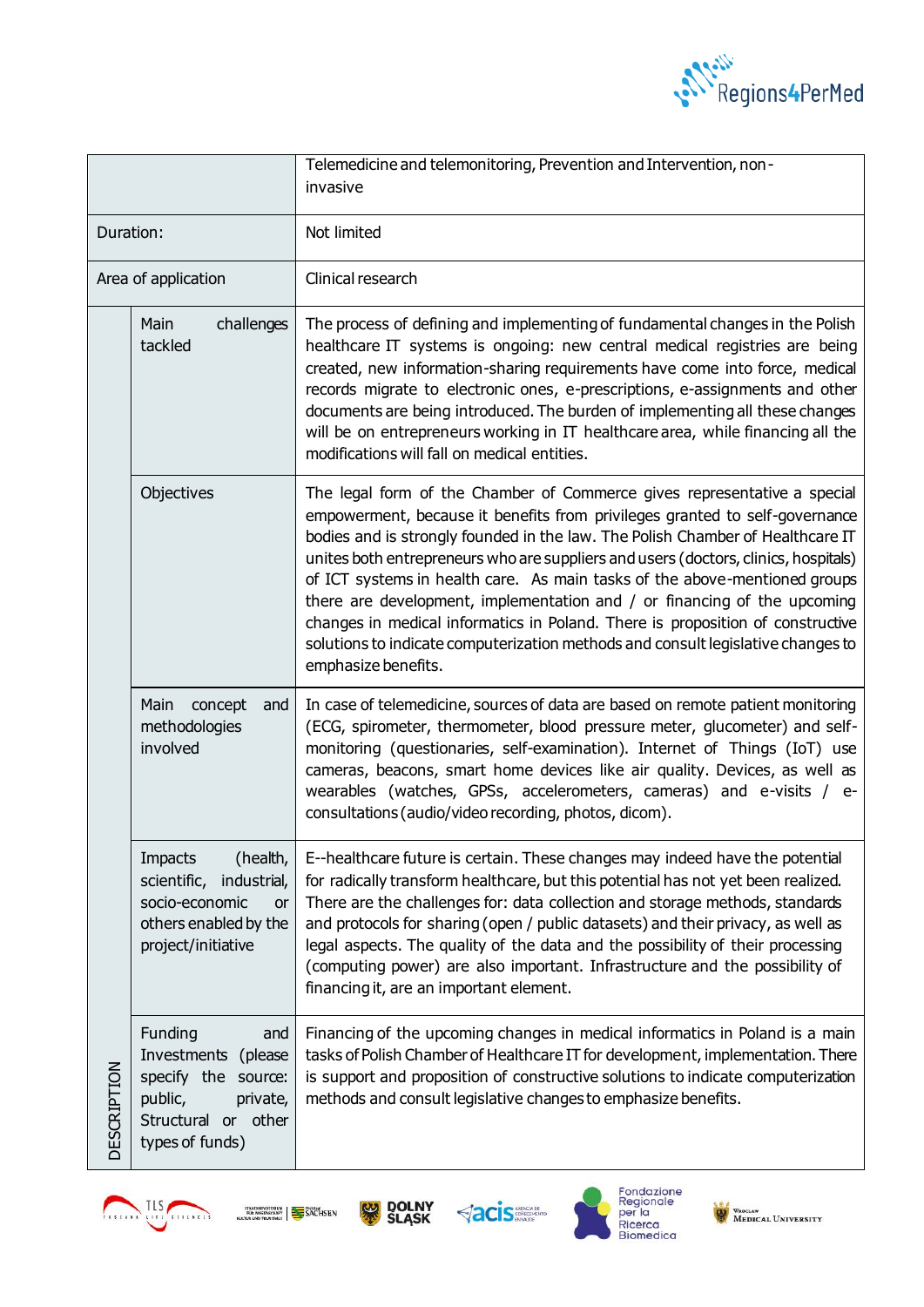|  | Key      | stakeholders   General practitioners, Clinicians, Researchers |
|--|----------|---------------------------------------------------------------|
|  | involved |                                                               |

### <span id="page-14-0"></span>**9. STETHOME**

| Project   Initiative title |                                         | StethoMe                                                                                                                                                                                                                                                                                                                                     |
|----------------------------|-----------------------------------------|----------------------------------------------------------------------------------------------------------------------------------------------------------------------------------------------------------------------------------------------------------------------------------------------------------------------------------------------|
| Organisation name          |                                         | <b>StethoMe®</b>                                                                                                                                                                                                                                                                                                                             |
| Country                    |                                         | Poland                                                                                                                                                                                                                                                                                                                                       |
| Region                     |                                         | <b>Greater Poland</b>                                                                                                                                                                                                                                                                                                                        |
|                            | Contact person                          | Slawomir Kmak                                                                                                                                                                                                                                                                                                                                |
|                            | Contact email                           | kmak@stethome.com                                                                                                                                                                                                                                                                                                                            |
| Website:                   |                                         | https://stethome.com/                                                                                                                                                                                                                                                                                                                        |
| Keywords:                  |                                         | Monitoring, Personal Data collection, Telehealth,                                                                                                                                                                                                                                                                                            |
|                            |                                         | Telemedicine and telemonitoring, Prevention and Intervention                                                                                                                                                                                                                                                                                 |
| Duration:                  |                                         | Non limited                                                                                                                                                                                                                                                                                                                                  |
| Area of application        |                                         | Personalised Medicine, personalized technologies, Public Health Services.                                                                                                                                                                                                                                                                    |
|                            | Main<br>challenges<br>tackled           | StethoMe® is the first system that detects abnormalities in the respiratory<br>system. StethoMe® relies on medical AI algorithms (CE 2274) working together<br>with a wireless stethoscope and dedicated application.                                                                                                                        |
|                            | Objectives                              | StethoMe goal is to facilitate both the diagnostic and treatment process.                                                                                                                                                                                                                                                                    |
|                            | Main<br>concept<br>and<br>methodologies | Thanks to using unique technologies that ensure control over examination quality,<br>StethoMe® can be used by patients at their homes.                                                                                                                                                                                                       |
| <b>DESCRIPTION</b>         | involved                                | StethoME is AI powered healthcare. Automatic and remote lung and heart<br>screening. Company has built a smart solution to improve the primary care<br>diagnostic. They deliver to the telemedicine solution the missing puzzle piece in<br>the remote interaction between the professional between the physician and the<br>patient itself. |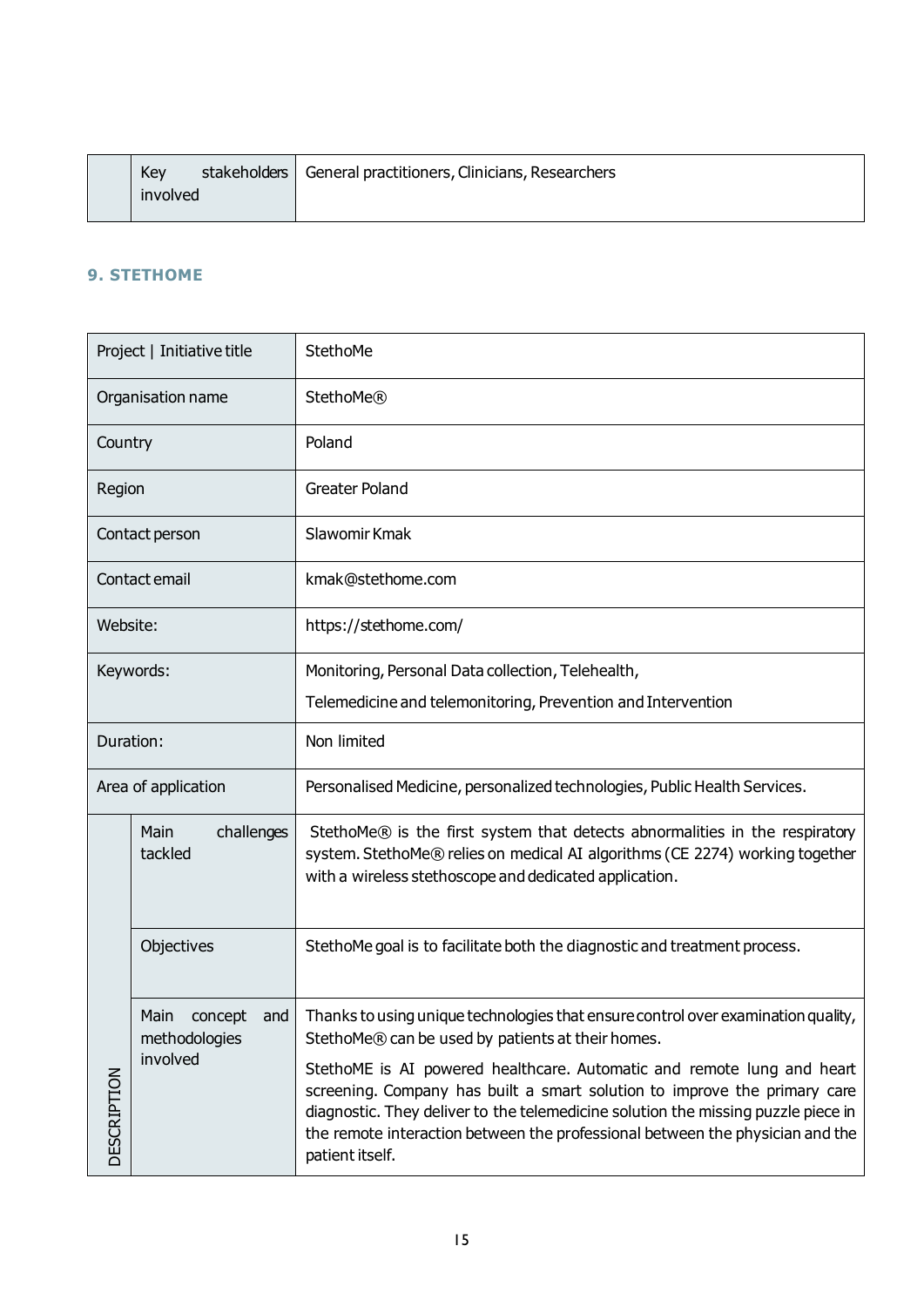

|  | (health,<br>Impacts<br>scientific, industrial,<br>socio-economic<br>or<br>others enabled by the<br>project/initiative                | The first element is the smart stethoscope, the physical device that enables<br>precise auscultation of patient's heart and lungs. The second element, the most<br>vital element of the solution is AI. The smart sound analyzer system based on the<br>unique AI algorithms that was designed by the company. Those algorithms<br>detect and classify abnormal lung sound.<br>The device StethoMe stethoscope and StethoME AI algorithms for lung<br>auscultation are certified in the EU as a class IIa medical device. World's first<br>certification of that kind. |
|--|--------------------------------------------------------------------------------------------------------------------------------------|------------------------------------------------------------------------------------------------------------------------------------------------------------------------------------------------------------------------------------------------------------------------------------------------------------------------------------------------------------------------------------------------------------------------------------------------------------------------------------------------------------------------------------------------------------------------|
|  | <b>Funding</b><br>and<br>Investments (please<br>specify the source:<br>public,<br>private,<br>Structural or other<br>types of funds) | Private and public.<br>StethoMe® also carried out a project co-financed by the European Structural<br>and Investment Found. Priority axis: Support of R&D works by enterprises,<br>measure: R&D enterprises projects, sub-measure: Industrial research and<br>development works carried out by enterprises.                                                                                                                                                                                                                                                            |
|  | Key<br>stakeholders<br>involved                                                                                                      | General practitioners, Clinicians, Researchers                                                                                                                                                                                                                                                                                                                                                                                                                                                                                                                         |

## <span id="page-15-0"></span>**10. SENSDX**

| Project   Initiative title | SensDX                                                       |
|----------------------------|--------------------------------------------------------------|
| Organisation name          | SensDx S.A.                                                  |
| Country                    | Poland                                                       |
| Region                     | Masovia                                                      |
| Contact person             | <b>Tomasz Gondek</b>                                         |
| Contact email              | tomasz@sensdx.eu                                             |
| Website:                   | https://www.sensdx.eu                                        |
| Keywords:                  | Monitoring, Personal Data collection, Telehealth,            |
|                            | Telemedicine and telemonitoring, Prevention and Intervention |
| Duration:                  | Non limited                                                  |









WEDICAL UNIVERSITY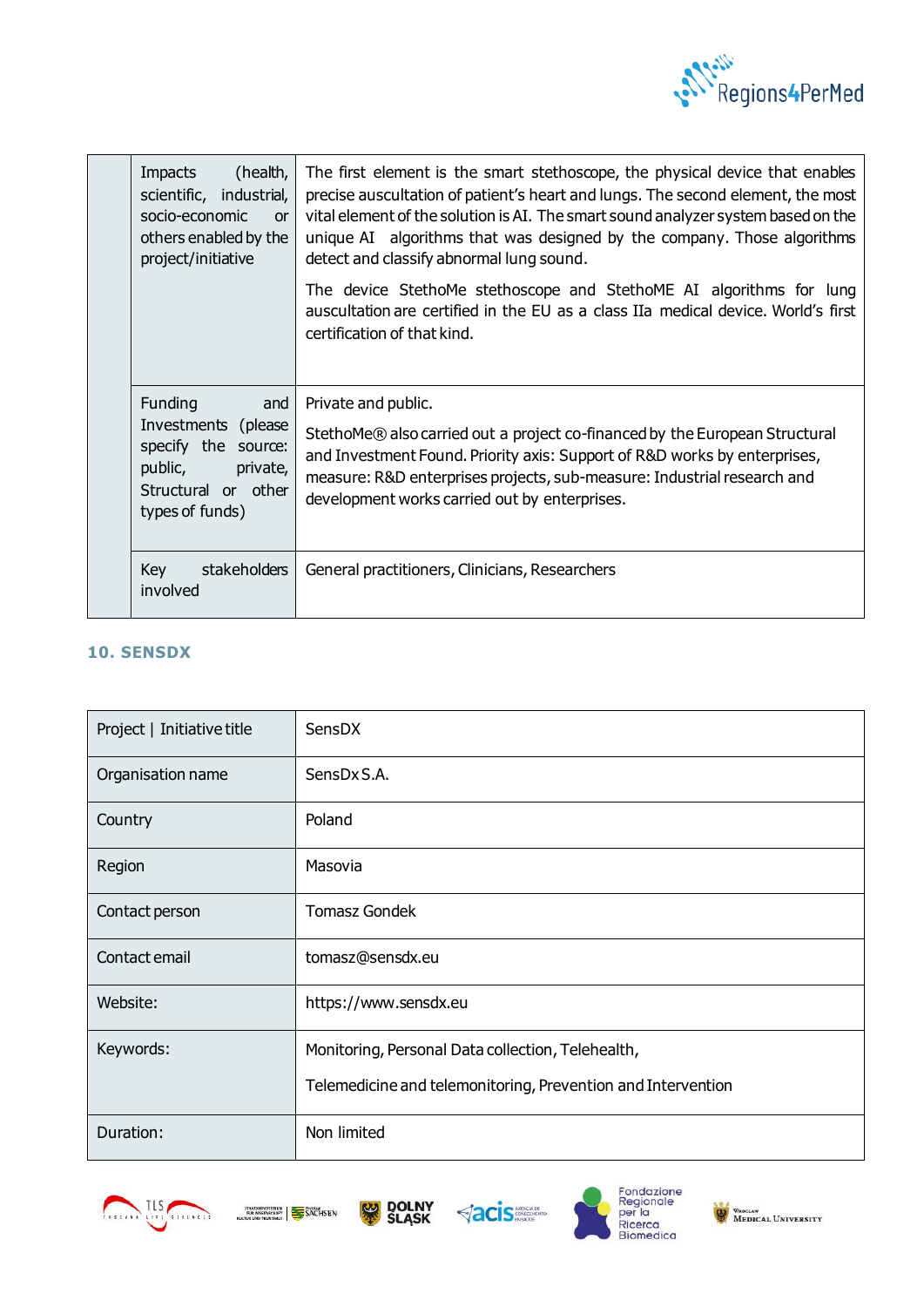<span id="page-16-0"></span>

|                    | Area of application                                                                                                                 | Personalised Medicine, personalized technologies, Public Health Services.                                                                                                                                                                                                                                                                                                                                                                                                                                  |
|--------------------|-------------------------------------------------------------------------------------------------------------------------------------|------------------------------------------------------------------------------------------------------------------------------------------------------------------------------------------------------------------------------------------------------------------------------------------------------------------------------------------------------------------------------------------------------------------------------------------------------------------------------------------------------------|
|                    | challenges<br>Main<br>tackled                                                                                                       | Our mission is to prevent the spread of bacteria and viruses by detecting<br>pathogens at an early stage                                                                                                                                                                                                                                                                                                                                                                                                   |
|                    | Objectives                                                                                                                          | SensDx is working on the technology of ultra-sensitive micorsensors, modified<br>with biological molecules.                                                                                                                                                                                                                                                                                                                                                                                                |
|                    | Main concept and<br>methodologies<br>involved                                                                                       | The molecules on the electrode surface are selected by biotechnological methods.<br>It allows you to identify unambiguously which bacteria or virus is the cause of<br>infection or to determine the oncological marker, DNA or RNA. SensDx tests<br>provide high sensitivity, comparable to the RT-PCR reference method. As the only<br>one on the market, unlike the so-called "lateral flow" tests, it enables the<br>detection of pathogen presence at an early stage of infection.                    |
|                    | Impacts<br>(health,<br>scientific, industrial,<br>socio-economic or<br>others enabled by<br>the project/initiative                  | The test analyses digital data, which allows for high reliability and continuous<br>monitoring of the quality of the test. The result obtained in digital form can be<br>printed out, sent to a selected recipient or archived in the system. Together with<br>the result, the recipient receives a quality monitoring report of the test.<br>The innovative solution combines a simple tool based on a fast, ultra-sensitive<br>diagnostic test with a mobile application for easy result interpretation. |
|                    |                                                                                                                                     | The test tools are placed inside specially-designed devices called Mobi (for<br>individual patients) or Pro (for medical professionals)                                                                                                                                                                                                                                                                                                                                                                    |
|                    |                                                                                                                                     | SensDX comprises of an interdisciplinary team of experts specialising in<br>biotechnological, chemical, electrochemical and electronic sciences, IT,<br>production automation and business, including IP protection, technology<br>commercialisation, sales and marketing. SensDX work in line with modern<br>management methods, high quality standards and safety regulations.                                                                                                                           |
| <b>DESCRIPTION</b> | Funding<br>and<br>Investments<br>(please specify the<br>source:<br>public,<br>Structural<br>private,<br>or other types of<br>funds) | Private (joint stock company) and public (funds obtained from the European<br>Union)                                                                                                                                                                                                                                                                                                                                                                                                                       |
|                    | stakeholders<br>Key<br>involved                                                                                                     | General practitioners, Clinicians, Researchers                                                                                                                                                                                                                                                                                                                                                                                                                                                             |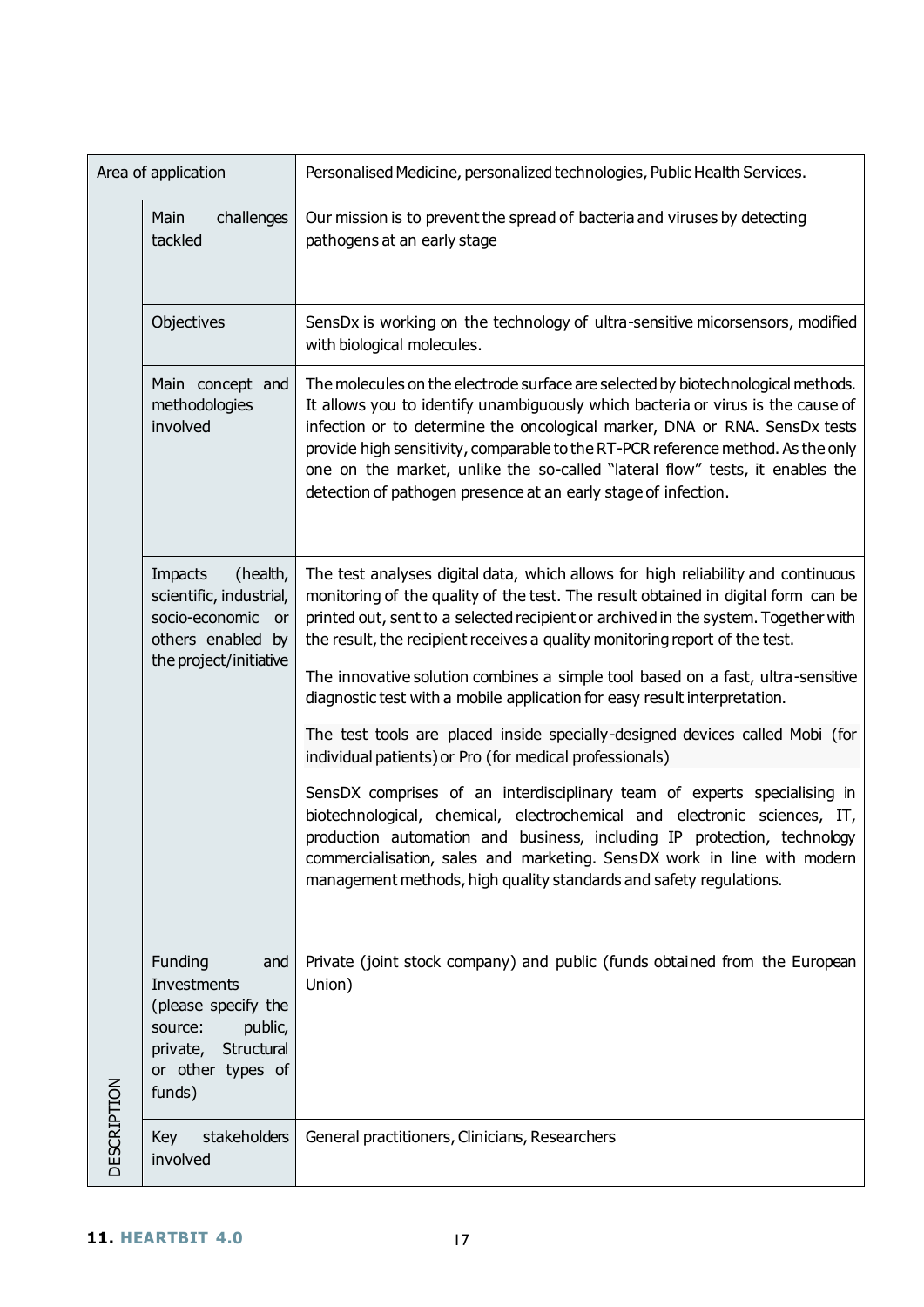

| Project   Initiative title |                                                                                                                          | HEARTBIT 4.0                                                                                                                                                                                                                                                                                                                                                                                                                                                                                                                                                                                                                                                                                                                                                                                                                                                      |
|----------------------------|--------------------------------------------------------------------------------------------------------------------------|-------------------------------------------------------------------------------------------------------------------------------------------------------------------------------------------------------------------------------------------------------------------------------------------------------------------------------------------------------------------------------------------------------------------------------------------------------------------------------------------------------------------------------------------------------------------------------------------------------------------------------------------------------------------------------------------------------------------------------------------------------------------------------------------------------------------------------------------------------------------|
| Organisation name          |                                                                                                                          | Wroclaw Medical Univeristy - Project Consortium Coordinator                                                                                                                                                                                                                                                                                                                                                                                                                                                                                                                                                                                                                                                                                                                                                                                                       |
| Country                    |                                                                                                                          | Poland                                                                                                                                                                                                                                                                                                                                                                                                                                                                                                                                                                                                                                                                                                                                                                                                                                                            |
| Region                     |                                                                                                                          | Lower Silesia                                                                                                                                                                                                                                                                                                                                                                                                                                                                                                                                                                                                                                                                                                                                                                                                                                                     |
| Contact person             |                                                                                                                          | Agnieszka Siennicka                                                                                                                                                                                                                                                                                                                                                                                                                                                                                                                                                                                                                                                                                                                                                                                                                                               |
|                            | Contact email                                                                                                            | agnieszka.siennicka@umw.edu.pl                                                                                                                                                                                                                                                                                                                                                                                                                                                                                                                                                                                                                                                                                                                                                                                                                                    |
| Website:                   |                                                                                                                          | https://heartbit40.com                                                                                                                                                                                                                                                                                                                                                                                                                                                                                                                                                                                                                                                                                                                                                                                                                                            |
|                            | Keywords:                                                                                                                | Monitoring, Personal Data collection, Telehealth,                                                                                                                                                                                                                                                                                                                                                                                                                                                                                                                                                                                                                                                                                                                                                                                                                 |
|                            |                                                                                                                          | Telemedicine and telemonitoring, Prevention and Intervention                                                                                                                                                                                                                                                                                                                                                                                                                                                                                                                                                                                                                                                                                                                                                                                                      |
| Duration:                  |                                                                                                                          | The project will end on 31 December 2022                                                                                                                                                                                                                                                                                                                                                                                                                                                                                                                                                                                                                                                                                                                                                                                                                          |
| Area of application        |                                                                                                                          | Personalised Medicine, heart diseases, medical data science technologies                                                                                                                                                                                                                                                                                                                                                                                                                                                                                                                                                                                                                                                                                                                                                                                          |
|                            | challenges<br>Main<br>tackled                                                                                            | HeartBIT 4.0 Project - Application of innovative Medical Data Science technologies<br>for heart diseases project.                                                                                                                                                                                                                                                                                                                                                                                                                                                                                                                                                                                                                                                                                                                                                 |
| <b>DESCRIPTION</b>         | Objectives                                                                                                               | SensDx is working on the technology of ultra-sensitive micorsensors, modified<br>with biological molecules.                                                                                                                                                                                                                                                                                                                                                                                                                                                                                                                                                                                                                                                                                                                                                       |
|                            | Main<br>concept<br>and<br>methodologies<br>involved                                                                      | In the face of progressive digitization, which also involves medicine, acquiring<br>skills, which are based on modern, advanced and state-of-the art computational<br>and analytical techniques, is essential. During the HeartBIT_4.0 project, The<br>Excellence Partners invited to the consortium, will train the staff from the<br>Department of Heart Diseases of Wroclaw Medical University in the field of Data<br>Science and application of Data Science techniques to medicine. The Department<br>of Heart Diseases has no experience in using modern state-of-the-art methods of<br>analysis and interpretation of large medical data sets. Due to the lack of these<br>skills in the post-industrial era of Big Data and e-society, the Department is forced<br>to accept a secondary role in the contemporary development of biomedical<br>sciences. |
|                            | Impacts<br>(health,<br>scientific,<br>industrial,<br>socio-economic<br>or<br>others enabled by the<br>project/initiative | Establishing the consortium under Horizon 2020 twinning programme and thus<br>formal cooperation with the leading scientific departments from the developed<br>European Union countries that are experts in Biomedical Data Science will<br>significantly increase the scientific potential of the Department. Moreover, the<br>acquisition of the competencies described above will make the Department a                                                                                                                                                                                                                                                                                                                                                                                                                                                        |











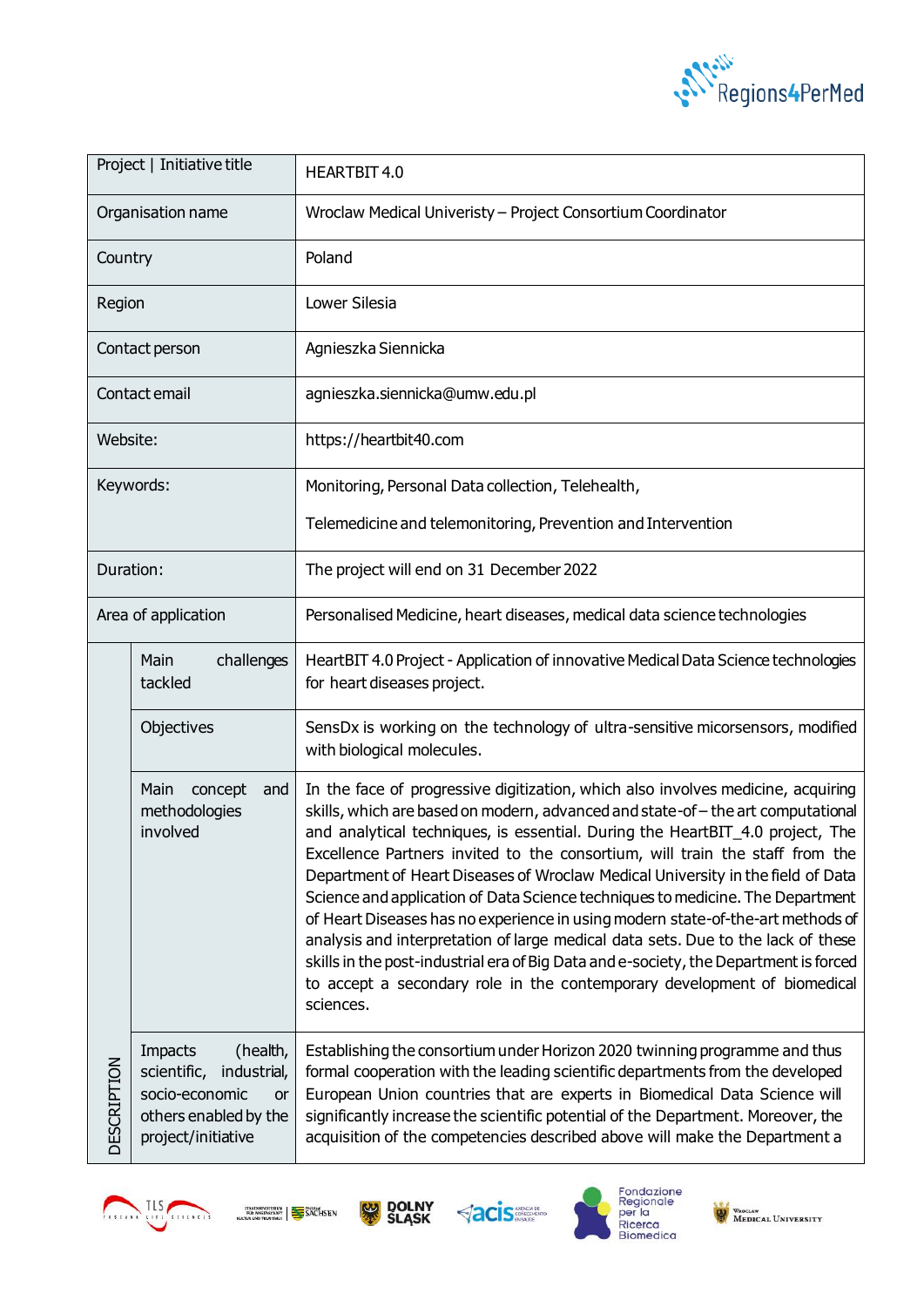|  |                                                                                                                                   | valuable partner for future cooperation, research projects at the national and<br>international arena. The acquisition of the above-described competences in<br>cardiology will be the first step in implementing this approach in other fields of<br>medicine so that the ultimate beneficiary of the HeartBIT_4.0 project will be<br>the entire university. |
|--|-----------------------------------------------------------------------------------------------------------------------------------|---------------------------------------------------------------------------------------------------------------------------------------------------------------------------------------------------------------------------------------------------------------------------------------------------------------------------------------------------------------|
|  | Funding<br>and<br>Investments<br>(please)<br>specify the source:<br>public,<br>private,<br>Structural or other<br>types of funds) | HeartBIT_4.0 project was submitted to the call: Horizon 2020, Spreading<br>Excellence and Widening Participation: WIDESPREAD-05-2020: Twinning and<br>has received funding from the European Union's Horizon 2020 research and<br>innovation programme under grant agreement No 857446.                                                                       |
|  | Key<br>stakeholders<br>involved                                                                                                   | General practitioners, Clinicians, Researchers                                                                                                                                                                                                                                                                                                                |

# <span id="page-18-0"></span>**12. INTERNET PATIENTS ACCOUNT**

| Project   Initiative title |                               | <b>INTERNET PATIENT ACCOUNT</b>                                     |
|----------------------------|-------------------------------|---------------------------------------------------------------------|
| Organisation name          |                               | Ministry of Health and National Health Fund                         |
| Country                    |                               | Poland                                                              |
| Region                     |                               | Masovia                                                             |
| Contact person             |                               | n/d                                                                 |
| Contact email              |                               | n/d                                                                 |
| Website:                   |                               | https://pacjent.gov.pl                                              |
| Keywords:                  |                               | Monitoring, Personal Data collection, Telehealth,                   |
|                            |                               | Telemedicine and telemonitoring, Prevention and Intervention        |
| Duration:                  |                               | Non limited                                                         |
| Area of application        |                               | Personalised technologies, Public Health Services                   |
| <b>DESCR</b>               | Main<br>challenges<br>tackled | National web application where all the medical history is gathered. |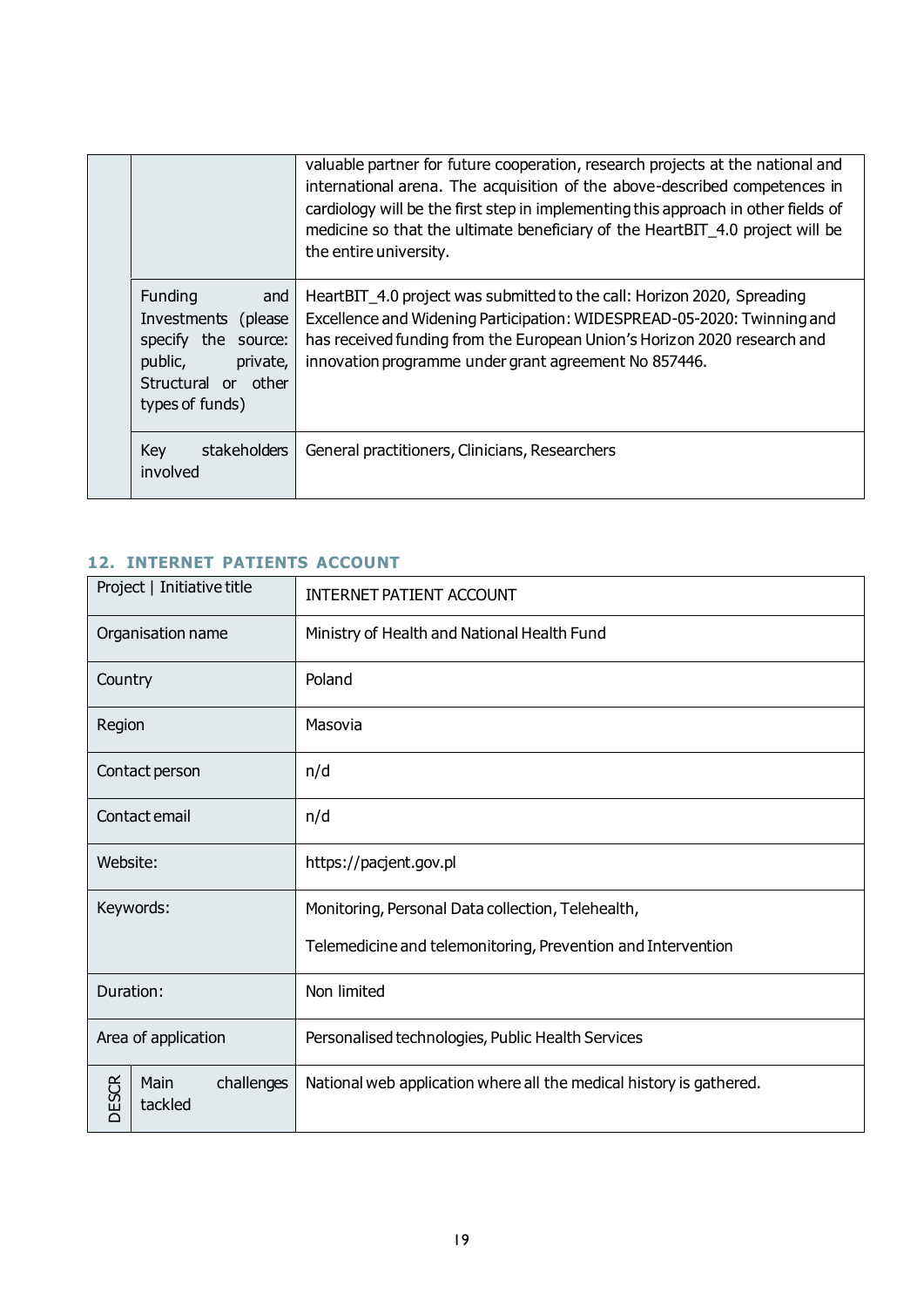

|  | Objectives                                                                                                                       | Internet Patient Account (IKP) is a revolutionary tool in the health care system.<br>It is supposed to facilitate patients' convenient use of digital services and organize<br>medical information about their health in one place.                                                                                                                                                                                                                                                                                                                                                                                                                                              |
|--|----------------------------------------------------------------------------------------------------------------------------------|----------------------------------------------------------------------------------------------------------------------------------------------------------------------------------------------------------------------------------------------------------------------------------------------------------------------------------------------------------------------------------------------------------------------------------------------------------------------------------------------------------------------------------------------------------------------------------------------------------------------------------------------------------------------------------|
|  | Main<br>concept<br>and<br>methodologies<br>involved                                                                              | An Internet Patient Account gives the information about patients past, current<br>or planned treatment and allows to do a number of things without having to<br>visit a GP surgery or clinic.                                                                                                                                                                                                                                                                                                                                                                                                                                                                                    |
|  | (health,<br>Impacts<br>scientific, industrial,<br>socio-economic<br><b>or</b><br>others enabled by the<br>project/initiative     | Internet Patient Account allows to:<br>- see the e-prescription without having to collect it in person at the surgery<br>- receive alerts on e-prescriptions and e-referrals by e-mail or SMS<br>- check and download the e-prescriptions and e-referrals you have received<br>- order an e-prescription for permanent medicines<br>- authorise to access your data, to deal with matters on your behalf (e.g. to<br>collect an e-prescription)<br>- find out where you can be treated<br>- agree to certain healthcare services, such as invasive surgery<br>- choose or change your primary care doctor, nurse and/or midwife<br>- apply for an European Health Insurance Card |
|  | Funding<br>and<br>Investments<br>(please<br>specify the source:<br>public,<br>private,<br>Structural or other<br>types of funds) | Public (National Health Fund)                                                                                                                                                                                                                                                                                                                                                                                                                                                                                                                                                                                                                                                    |
|  | Key<br>stakeholders<br>involved                                                                                                  | General practitioners, Clinicians, Researchers                                                                                                                                                                                                                                                                                                                                                                                                                                                                                                                                                                                                                                   |

### <span id="page-19-0"></span>**13. OPEN DATA - ACCESS, STANDARD, EDUCATION, NATIONAL HEALTH FUND**

|  | Project   Initiative title | OPEN DATA - ACCESS, STANDARD, EDUCATION, NATIONAL HEALTH FUND |
|--|----------------------------|---------------------------------------------------------------|
|--|----------------------------|---------------------------------------------------------------|









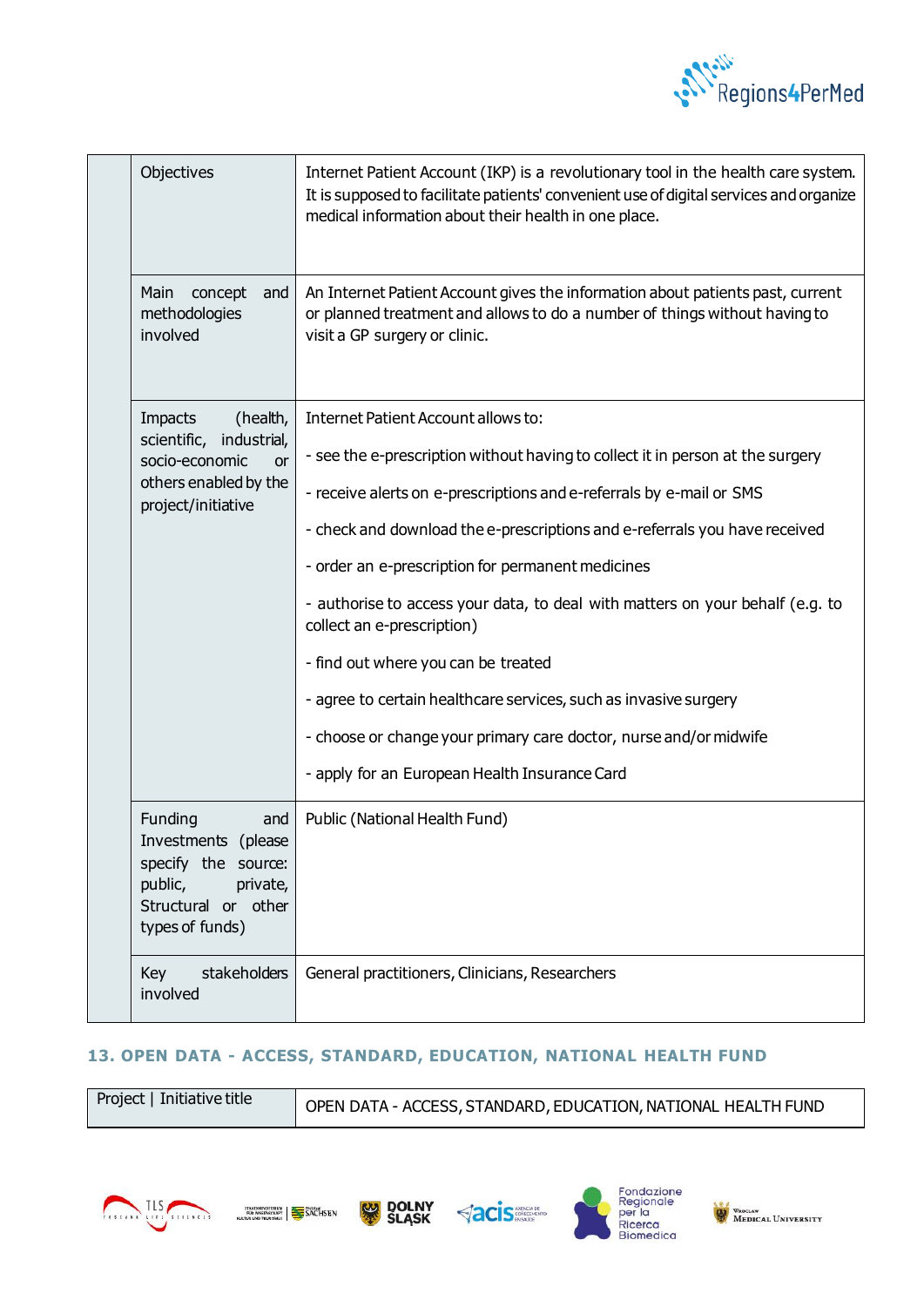| Organisation name   |                                                                                                                       | National Health Fund                                                                                                                                                                                                                                                                                                                                                                                                                                                                                           |
|---------------------|-----------------------------------------------------------------------------------------------------------------------|----------------------------------------------------------------------------------------------------------------------------------------------------------------------------------------------------------------------------------------------------------------------------------------------------------------------------------------------------------------------------------------------------------------------------------------------------------------------------------------------------------------|
| Country             |                                                                                                                       | Poland                                                                                                                                                                                                                                                                                                                                                                                                                                                                                                         |
| Region              |                                                                                                                       | Masovia                                                                                                                                                                                                                                                                                                                                                                                                                                                                                                        |
|                     | Contact person                                                                                                        | n/d                                                                                                                                                                                                                                                                                                                                                                                                                                                                                                            |
| Contact email       |                                                                                                                       | n/d                                                                                                                                                                                                                                                                                                                                                                                                                                                                                                            |
| Website:            |                                                                                                                       | https://www.nfz.gov.pl/O-NFZ/PROGRAMY-I-PROJEKTY/PROJEKT-OTWARTE-<br>DANE-DOSTEP-STANDARD-EDUKACJA, 3.HTML                                                                                                                                                                                                                                                                                                                                                                                                     |
|                     | Keywords:                                                                                                             | Monitoring, Personal Data collection, Telehealth,                                                                                                                                                                                                                                                                                                                                                                                                                                                              |
|                     |                                                                                                                       | Telemedicine and telemonitoring, Prevention and Intervention                                                                                                                                                                                                                                                                                                                                                                                                                                                   |
| Duration:           |                                                                                                                       | Not limited                                                                                                                                                                                                                                                                                                                                                                                                                                                                                                    |
| Area of application |                                                                                                                       | Public data, personalized technologies, Public Health Services.                                                                                                                                                                                                                                                                                                                                                                                                                                                |
|                     | challenges<br>Main<br>tackled                                                                                         | Based on the "Partnership agreement for joint preparation and implementation<br>of the project "Open data - access, standard, education", concluded between the<br>Ministry of Digitalisation and the National Health Fund on 21 June 2017, the<br>National Health Fund is implementing a non-competitive project entitled: "Open<br>data - access, standard, education".                                                                                                                                      |
|                     | Objectives                                                                                                            | The aim of the project is to improve the availability and quality of public data and<br>to increase the possibility of its re-use. The project will provide systemic solutions<br>to improve availability and quality of public data and to increase opportunities for<br>its re-use by developing the danepubliczne.gov.pl portal. The API will open 6<br>registers with high economic and social potential. The expanded<br>danepubliczne.gov.pl portal will facilitate searching, analysis and use of data. |
| <b>DESCRIPTION</b>  | Main<br>concept<br>and<br>methodologies<br>involved                                                                   | The project will be implemented on the territory of the Republic of Poland, in its<br>scale of influence it has a nationwide (supra-regional) character. As part of the<br>project, the National Health Fund will provide API to the databases:<br>NFZ Statistics, including LEKI Statistics and JGP Statistics; Directory of Waiting<br>Times for Medical Services; NFZ contracts.                                                                                                                            |
|                     | Impacts<br>(health,<br>scientific, industrial,<br>socio-economic<br>or<br>others enabled by the<br>project/initiative | Expected results of the project:<br>improvement of the quality of open public data thanks to development<br>and dissemination of standards for openness of public data in 3<br>dimensions: legal, security and technical regulations;<br>improvement of knowledge and skills of data administrators in the scope<br>of<br>opening<br>public<br>and<br>using<br>data;<br>opening through API (Application Programming Interface) six public                                                                     |